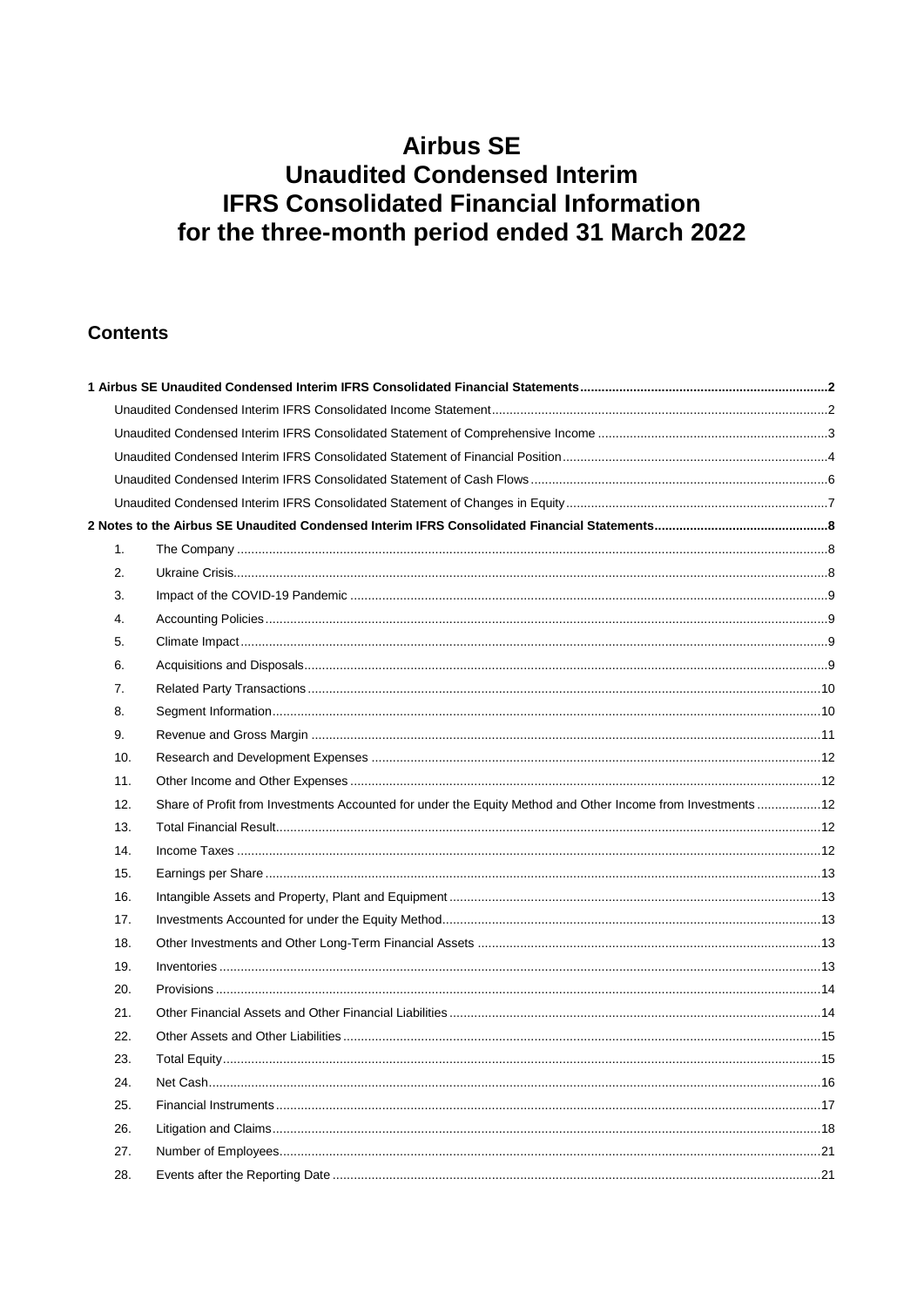# <span id="page-1-0"></span>**1 Airbus SE Unaudited Condensed Interim IFRS Consolidated Financial Statements**

#### <span id="page-1-1"></span>**Unaudited Condensed Interim IFRS Consolidated Income Statement**

| (In $\notin$ million)                                                         | <b>Note</b> | 1 January -<br>31 March 2022 | 1 January -<br>31 March 2021 |
|-------------------------------------------------------------------------------|-------------|------------------------------|------------------------------|
| Revenue                                                                       | 9           | 12,000                       | 10,460                       |
| Cost of sales                                                                 |             | (9,460)                      | (8,981)                      |
| Gross margin                                                                  | 9           | 2,540                        | 1,479                        |
| Selling expenses                                                              |             | (181)                        | (170)                        |
| Administrative expenses                                                       |             | (330)                        | (340)                        |
| Research and development expenses                                             | 10          | (586)                        | (620)                        |
| Other income                                                                  | 11          | 22                           | 21                           |
| Other expenses                                                                | 11          | (19)                         | (26)                         |
| Share of profit (loss) from investments accounted for under the equity method | 12          | (21)                         | 9                            |
| Other income from investments                                                 | 12          | 4                            | 109                          |
| Profit before financial result and income taxes                               |             | 1,429                        | 462                          |
| Interest income                                                               |             | 2                            | 14                           |
| Interest expense                                                              |             | (78)                         | (96)                         |
| Other financial result                                                        |             | 242                          | 141                          |
| <b>Total financial result</b>                                                 | 13          | 166                          | 59                           |
| Income taxes                                                                  | 14          | (402)                        | (175)                        |
| Profit for the period                                                         |             | 1,193                        | 346                          |
| Attributable to                                                               |             |                              |                              |
| Equity owners of the parent (Net income)                                      |             | 1,219                        | 362                          |
| Non-controlling interests                                                     |             | (26)                         | (16)                         |
| Earnings per share                                                            |             | €                            | €                            |
| Basic                                                                         | 15          | 1.55                         | 0.46                         |
| <b>Diluted</b>                                                                | 15          | 1.55                         | 0.46                         |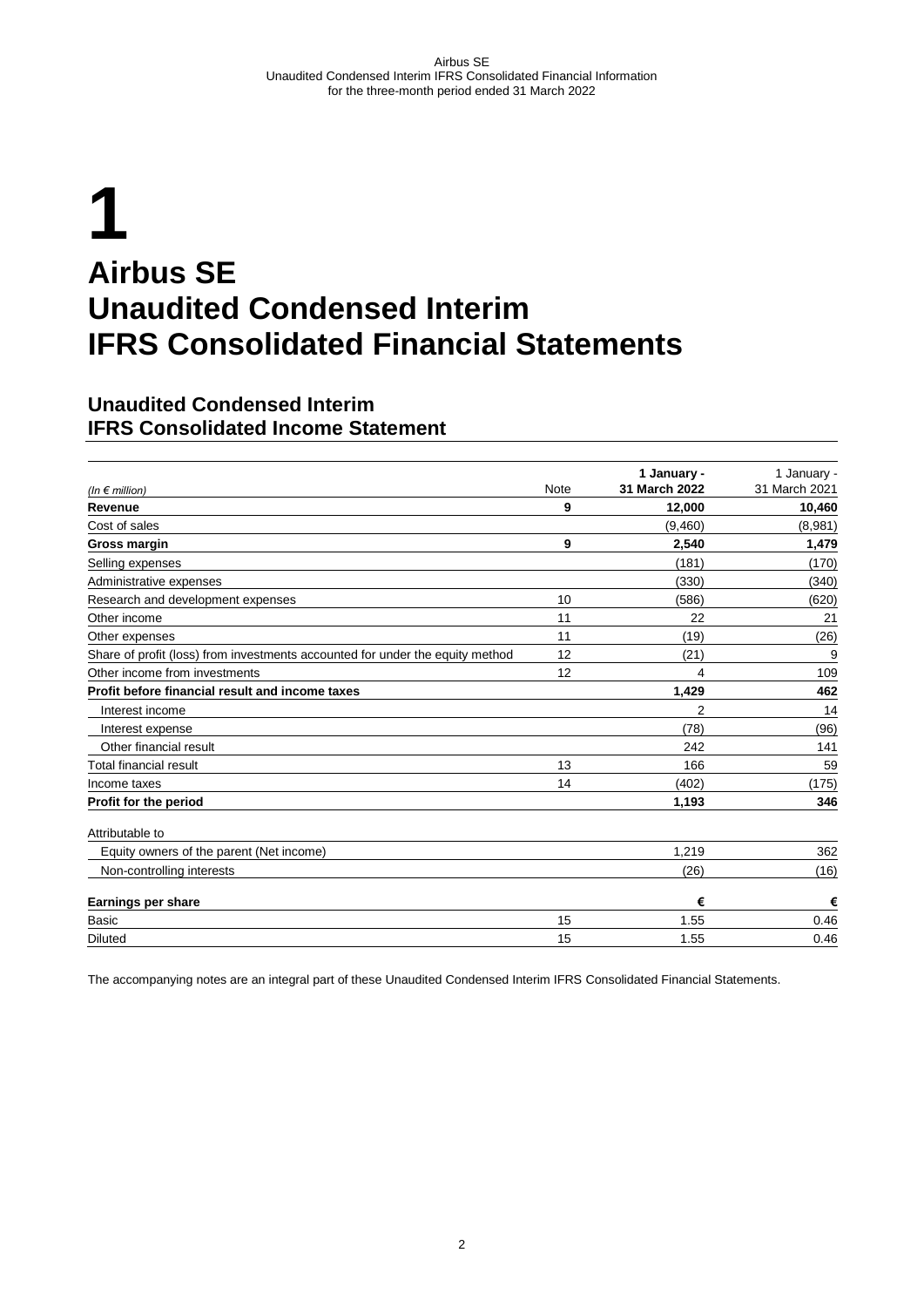### <span id="page-2-0"></span>**Unaudited Condensed Interim IFRS Consolidated Statement of Comprehensive Income**

|                                                                            |      | 1 January -   | 1 January -    |
|----------------------------------------------------------------------------|------|---------------|----------------|
| (In $\notin$ million)                                                      | Note | 31 March 2022 | 31 March 2021  |
| Profit for the period                                                      |      | 1,193         | 346            |
| Other comprehensive income                                                 |      |               |                |
| Items that will not be reclassified to profit or loss:                     |      |               |                |
| Re-measurement of the defined benefit pension plans                        |      | 987           | 2,372          |
| Income tax relating to re-measurement of the defined benefit pension plans |      | (226)         | (398)          |
| Change in fair value of financial assets                                   |      | (191)         | (51)           |
| Income tax relating to change in fair value of financial assets            |      | 24            | (8)            |
| Share of change from investments accounted for under the equity method     |      | 2             | 17             |
| Items that may be reclassified to profit or loss:                          |      |               |                |
| Foreign currency translation differences for foreign operations            |      | 60            | 88             |
| Change in fair value of cash flow hedges                                   |      | (560)         | (2,581)        |
| Income tax relating to change in fair value of cash flow hedges            |      | 154           | 666            |
| Change in fair value of financial assets                                   |      | (247)         | (34)           |
| Income tax relating to change in fair value of financial assets            |      | 2             | 9              |
| Share of change from investments accounted for under the equity method     |      | 7             | $\overline{2}$ |
| Other comprehensive income, net of tax                                     |      | 12            | 82             |
| Total comprehensive income for the period                                  |      | 1,205         | 428            |
| Attributable to:                                                           |      |               |                |
| Equity owners of the parent                                                |      | 1.221         | 445            |
| Non-controlling interests                                                  |      | (16)          | (17)           |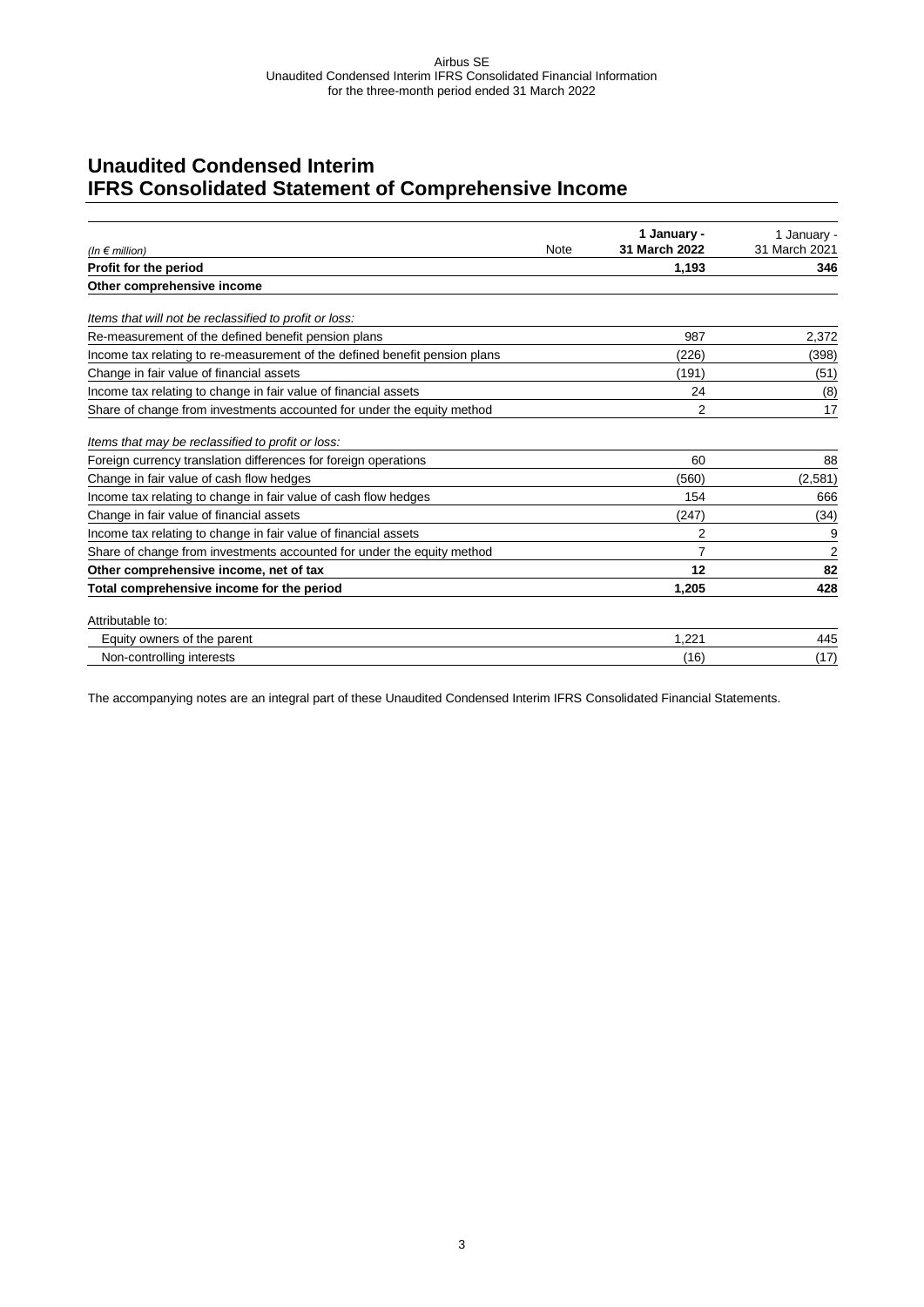### <span id="page-3-0"></span>**Unaudited Condensed Interim IFRS Consolidated Statement of Financial Position**

| (In $\epsilon$ million)                                         | Note | 31 March 2022 | 31 December 2021 |
|-----------------------------------------------------------------|------|---------------|------------------|
| <b>Assets</b>                                                   |      |               |                  |
| <b>Non-current assets</b>                                       |      |               |                  |
| Intangible assets                                               | 16   | 16,399        | 16,367           |
| Property, plant and equipment                                   | 16   | 16,336        | 16,536           |
| Investment property                                             |      | 40            | 41               |
| Investments accounted for under the equity method               | 17   | 1,693         | 1,672            |
| Other investments and other long-term financial assets          | 18   | 4,235         | 4,001            |
| Non-current contract assets                                     |      | 25            | 27               |
| Non-current other financial assets                              | 21   | 569           | 691              |
| Non-current other assets                                        | 22   | 843           | 795              |
| Deferred tax assets                                             |      | 4,231         | 4,323            |
| Non-current securities                                          | 24   | 6,648         | 6,794            |
| <b>Total non-current assets</b>                                 |      | 51,019        | 51,247           |
| <b>Current assets</b>                                           |      |               |                  |
| Inventories                                                     | 19   | 30,211        | 28,538           |
| Trade receivables                                               |      | 5,383         | 5,063            |
| Current portion of other long-term financial assets             | 18   | 649           | 537              |
| Current contract assets                                         |      | 1,633         | 1,377            |
| Current other financial assets                                  | 21   | 1,764         | 1,451            |
| Current other assets                                            | 22   | 2,761         | 2,393            |
| <b>Current tax assets</b>                                       |      | 569           | 552              |
| <b>Current securities</b>                                       | 24   | 1,123         | 1,317            |
| Cash and cash equivalents                                       | 24   | 15,045        | 14,572           |
| <b>Total current assets</b>                                     |      | 59,138        | 55,800           |
| Assets and disposal group of assets classified as held for sale |      | 0             | $\Omega$         |
| <b>Total assets</b>                                             |      | 110,157       | 107,047          |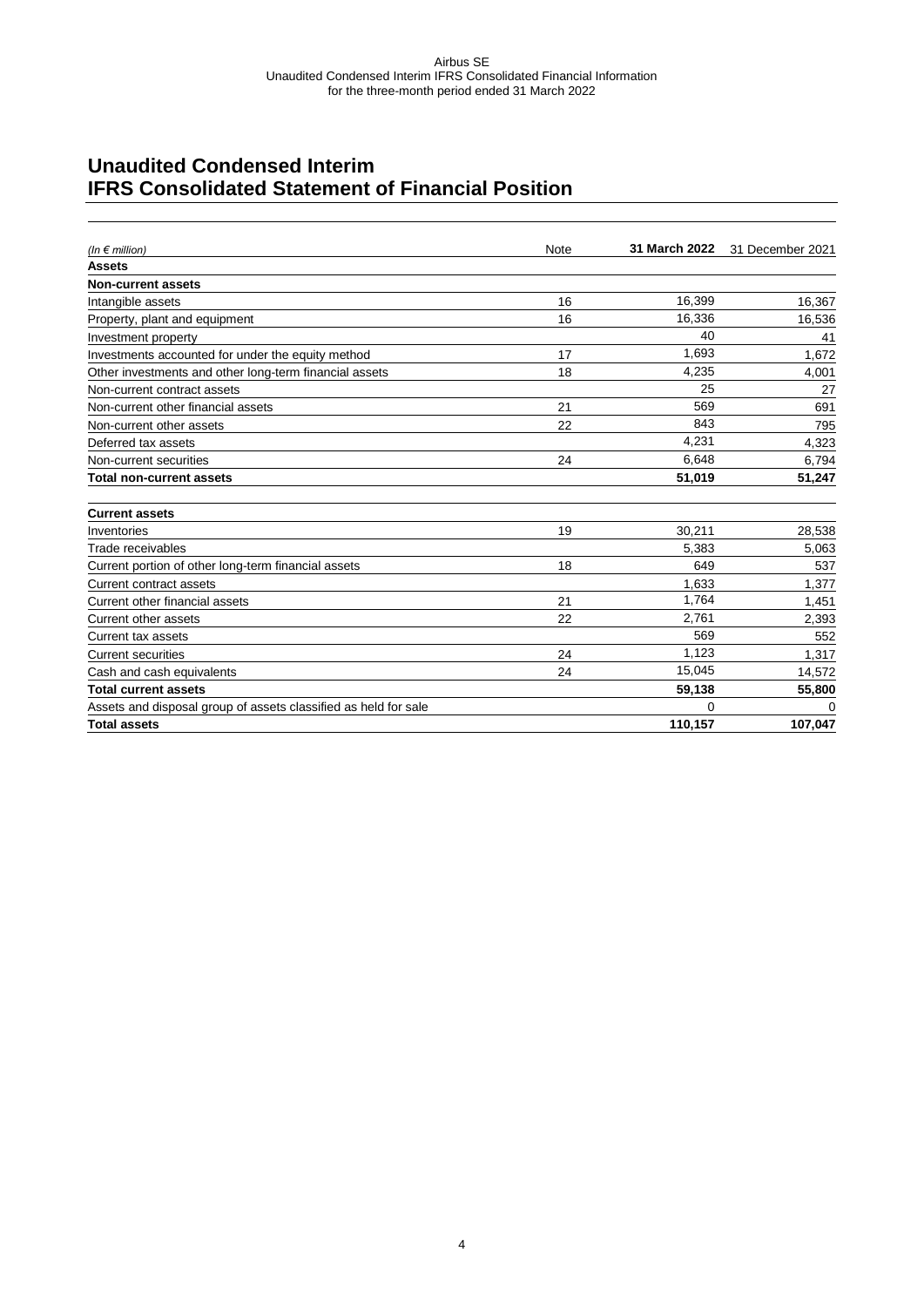| (In $\notin$ million)                                     | Note | <b>31 March 2022</b> | 31 December 2021 |
|-----------------------------------------------------------|------|----------------------|------------------|
| <b>Equity and liabilities</b>                             |      |                      |                  |
| Equity attributable to equity owners of the parent        |      |                      |                  |
| Capital stock                                             |      | 789                  | 787              |
| Share premium                                             |      | 3.846                | 3.712            |
| Retained earnings                                         |      | 8,883                | 6,834            |
| Accumulated other comprehensive income                    |      | (2,567)              | (1,822)          |
| <b>Treasury shares</b>                                    |      | (81)                 | (45)             |
| Total equity attributable to equity owners of the parent  |      | 10,870               | 9,466            |
| Non-controlling interests                                 |      | 25                   | 20               |
| <b>Total equity</b>                                       | 23   | 10,895               | 9,486            |
| <b>Liabilities</b>                                        |      |                      |                  |
| <b>Non-current liabilities</b>                            |      |                      |                  |
| Non-current provisions                                    | 20   | 9,332                | 10,771           |
| Long-term financing liabilities                           | 24   | 12.527               | 13.094           |
| Non-current contract liabilities                          |      | 19,123               | 18,620           |
| Non-current other financial liabilities                   | 21   | 7.177                | 6,562            |
| Non-current other liabilities                             | 22   | 554                  | 583              |
| Deferred tax liabilities                                  |      | 119                  | 116              |
| Non-current deferred income                               |      | 5                    | 8                |
| <b>Total non-current liabilities</b>                      |      | 48,837               | 49,754           |
| <b>Current liabilities</b>                                |      |                      |                  |
| <b>Current provisions</b>                                 | 20   | 4.447                | 4.510            |
| Short-term financing liabilities                          | 24   | 2.045                | 1,946            |
| Trade liabilities                                         |      | 10,296               | 9,693            |
| <b>Current contract liabilities</b>                       |      | 24,594               | 23,906           |
| Current other financial liabilities                       | 21   | 2,993                | 2,532            |
| <b>Current other liabilities</b>                          | 22   | 3,971                | 3,532            |
| <b>Current tax liabilities</b>                            |      | 1,351                | 1,057            |
| Current deferred income                                   |      | 728                  | 631              |
| <b>Total current liabilities</b>                          |      | 50,425               | 47,807           |
| Disposal group of liabilities classified as held for sale |      | 0                    | 0                |
| <b>Total liabilities</b>                                  |      | 99,262               | 97,561           |
| <b>Total equity and liabilities</b>                       |      | 110,157              | 107,047          |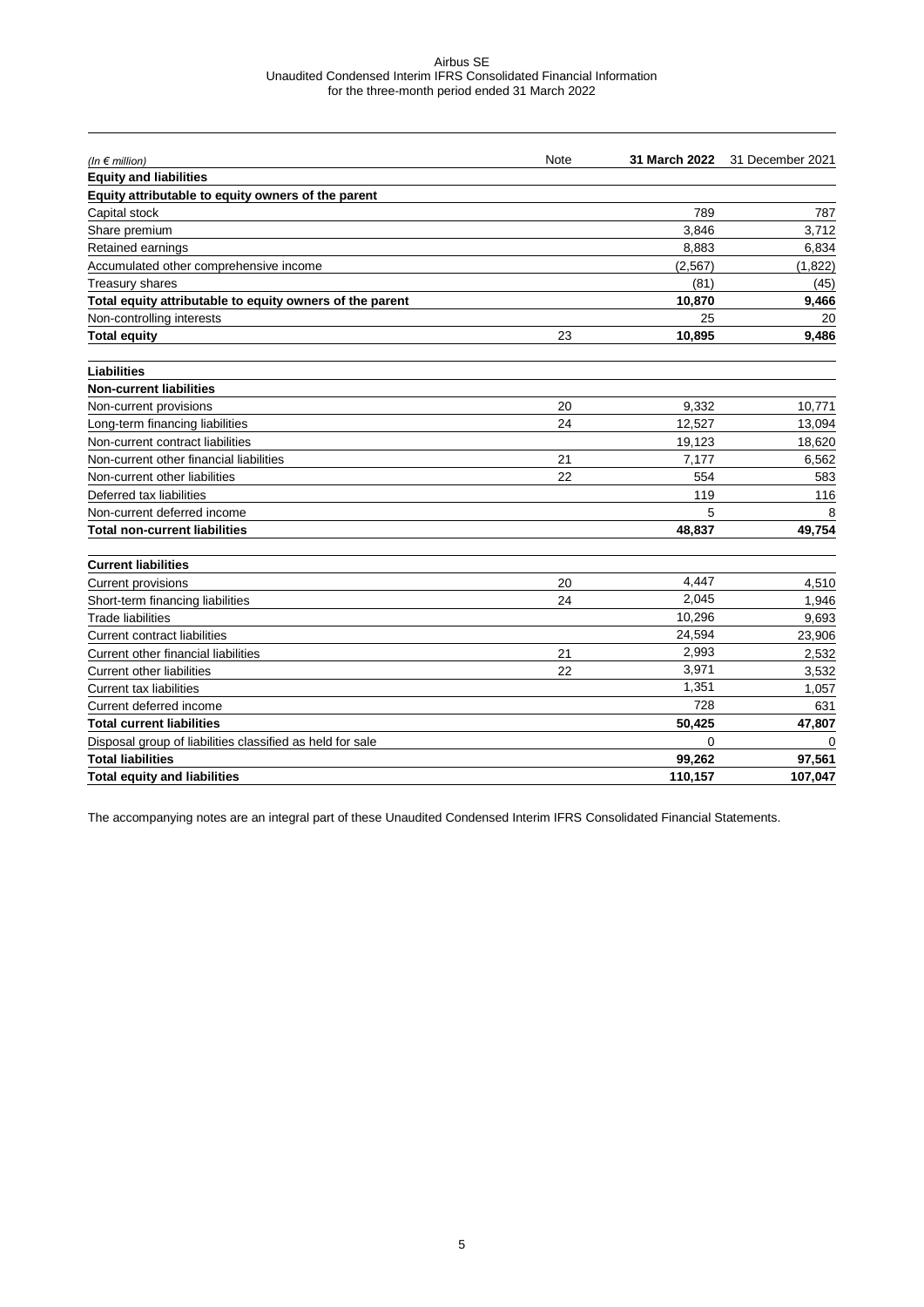### <span id="page-5-0"></span>**Unaudited Condensed Interim IFRS Consolidated Statement of Cash Flows**

| <b>Operating activities</b><br>Profit for the period attributable to equity owners of the parent (Net income)<br>1.219<br>(26)<br>Loss for the period attributable to non-controlling interests<br>Adjustments to reconcile profit for the period to cash provided by operating<br>activities:<br>585<br>Depreciation and amortization<br>Valuation adjustments<br>(384)<br>Deferred tax expense (income)<br>58<br>Change in income tax assets, income tax liabilities and provisions for income<br>279<br>tax<br>21<br>Results of investments accounted for under the equity method<br>Change in current and non-current provisions<br>(532)<br>(70)<br>Contribution to plan assets<br>Change in other operating assets and liabilities<br>(662)<br>Cash provided by operating activities<br>488<br><b>Investing activities</b><br>Purchases of intangible assets, property, plant and equipment and<br>(337)<br>investment property<br>Proceeds from disposals of intangible assets, property, plant and equipment<br>and investment property<br>25<br>Acquisitions of subsidiaries, joint ventures, businesses and non-controlling<br>(6)<br>interests (net of cash)<br>Payments for investments accounted for under the equity method, other<br>investments and other long-term financial assets<br>(231)<br>Proceeds from disposals of investments accounted for under the equity<br>method, other investments and other long-term financial assets<br>96<br>$\Omega$<br>Dividends paid by companies valued at equity<br>92<br>Change in securities<br>Cash (used for) investing activities<br>(361)<br><b>Financing activities</b><br>28<br>Change in financing liabilities<br>134<br>Changes in liability for puttable instruments<br>139<br>Changes in capital and non-controlling interests<br>Change in treasury shares<br>(36)<br>265<br>Cash provided by (used for) financing activities<br>81<br>Effect of foreign exchange rate changes on cash and cash equivalents<br>473<br>Net increase in cash and cash equivalents<br>14.572<br>Cash and cash equivalents at beginning of period | (In $\epsilon$ million)                    | Note | 1 January -<br>31 March 2022 | 1 January -<br>31 March 2021 |
|------------------------------------------------------------------------------------------------------------------------------------------------------------------------------------------------------------------------------------------------------------------------------------------------------------------------------------------------------------------------------------------------------------------------------------------------------------------------------------------------------------------------------------------------------------------------------------------------------------------------------------------------------------------------------------------------------------------------------------------------------------------------------------------------------------------------------------------------------------------------------------------------------------------------------------------------------------------------------------------------------------------------------------------------------------------------------------------------------------------------------------------------------------------------------------------------------------------------------------------------------------------------------------------------------------------------------------------------------------------------------------------------------------------------------------------------------------------------------------------------------------------------------------------------------------------------------------------------------------------------------------------------------------------------------------------------------------------------------------------------------------------------------------------------------------------------------------------------------------------------------------------------------------------------------------------------------------------------------------------------------------------------------------------------------------------------------------------------------|--------------------------------------------|------|------------------------------|------------------------------|
|                                                                                                                                                                                                                                                                                                                                                                                                                                                                                                                                                                                                                                                                                                                                                                                                                                                                                                                                                                                                                                                                                                                                                                                                                                                                                                                                                                                                                                                                                                                                                                                                                                                                                                                                                                                                                                                                                                                                                                                                                                                                                                      |                                            |      |                              |                              |
|                                                                                                                                                                                                                                                                                                                                                                                                                                                                                                                                                                                                                                                                                                                                                                                                                                                                                                                                                                                                                                                                                                                                                                                                                                                                                                                                                                                                                                                                                                                                                                                                                                                                                                                                                                                                                                                                                                                                                                                                                                                                                                      |                                            |      |                              | 362                          |
|                                                                                                                                                                                                                                                                                                                                                                                                                                                                                                                                                                                                                                                                                                                                                                                                                                                                                                                                                                                                                                                                                                                                                                                                                                                                                                                                                                                                                                                                                                                                                                                                                                                                                                                                                                                                                                                                                                                                                                                                                                                                                                      |                                            |      |                              | (16)                         |
|                                                                                                                                                                                                                                                                                                                                                                                                                                                                                                                                                                                                                                                                                                                                                                                                                                                                                                                                                                                                                                                                                                                                                                                                                                                                                                                                                                                                                                                                                                                                                                                                                                                                                                                                                                                                                                                                                                                                                                                                                                                                                                      |                                            |      |                              |                              |
|                                                                                                                                                                                                                                                                                                                                                                                                                                                                                                                                                                                                                                                                                                                                                                                                                                                                                                                                                                                                                                                                                                                                                                                                                                                                                                                                                                                                                                                                                                                                                                                                                                                                                                                                                                                                                                                                                                                                                                                                                                                                                                      |                                            |      |                              | 597                          |
|                                                                                                                                                                                                                                                                                                                                                                                                                                                                                                                                                                                                                                                                                                                                                                                                                                                                                                                                                                                                                                                                                                                                                                                                                                                                                                                                                                                                                                                                                                                                                                                                                                                                                                                                                                                                                                                                                                                                                                                                                                                                                                      |                                            |      |                              |                              |
|                                                                                                                                                                                                                                                                                                                                                                                                                                                                                                                                                                                                                                                                                                                                                                                                                                                                                                                                                                                                                                                                                                                                                                                                                                                                                                                                                                                                                                                                                                                                                                                                                                                                                                                                                                                                                                                                                                                                                                                                                                                                                                      |                                            |      |                              | (37)                         |
|                                                                                                                                                                                                                                                                                                                                                                                                                                                                                                                                                                                                                                                                                                                                                                                                                                                                                                                                                                                                                                                                                                                                                                                                                                                                                                                                                                                                                                                                                                                                                                                                                                                                                                                                                                                                                                                                                                                                                                                                                                                                                                      |                                            |      |                              | (62)                         |
|                                                                                                                                                                                                                                                                                                                                                                                                                                                                                                                                                                                                                                                                                                                                                                                                                                                                                                                                                                                                                                                                                                                                                                                                                                                                                                                                                                                                                                                                                                                                                                                                                                                                                                                                                                                                                                                                                                                                                                                                                                                                                                      |                                            |      |                              | 227                          |
|                                                                                                                                                                                                                                                                                                                                                                                                                                                                                                                                                                                                                                                                                                                                                                                                                                                                                                                                                                                                                                                                                                                                                                                                                                                                                                                                                                                                                                                                                                                                                                                                                                                                                                                                                                                                                                                                                                                                                                                                                                                                                                      |                                            |      |                              | (9)                          |
|                                                                                                                                                                                                                                                                                                                                                                                                                                                                                                                                                                                                                                                                                                                                                                                                                                                                                                                                                                                                                                                                                                                                                                                                                                                                                                                                                                                                                                                                                                                                                                                                                                                                                                                                                                                                                                                                                                                                                                                                                                                                                                      |                                            |      |                              | (442)                        |
|                                                                                                                                                                                                                                                                                                                                                                                                                                                                                                                                                                                                                                                                                                                                                                                                                                                                                                                                                                                                                                                                                                                                                                                                                                                                                                                                                                                                                                                                                                                                                                                                                                                                                                                                                                                                                                                                                                                                                                                                                                                                                                      |                                            |      |                              | (175)                        |
|                                                                                                                                                                                                                                                                                                                                                                                                                                                                                                                                                                                                                                                                                                                                                                                                                                                                                                                                                                                                                                                                                                                                                                                                                                                                                                                                                                                                                                                                                                                                                                                                                                                                                                                                                                                                                                                                                                                                                                                                                                                                                                      |                                            |      |                              | 1,040                        |
|                                                                                                                                                                                                                                                                                                                                                                                                                                                                                                                                                                                                                                                                                                                                                                                                                                                                                                                                                                                                                                                                                                                                                                                                                                                                                                                                                                                                                                                                                                                                                                                                                                                                                                                                                                                                                                                                                                                                                                                                                                                                                                      |                                            |      |                              | 1,485                        |
|                                                                                                                                                                                                                                                                                                                                                                                                                                                                                                                                                                                                                                                                                                                                                                                                                                                                                                                                                                                                                                                                                                                                                                                                                                                                                                                                                                                                                                                                                                                                                                                                                                                                                                                                                                                                                                                                                                                                                                                                                                                                                                      |                                            |      |                              |                              |
|                                                                                                                                                                                                                                                                                                                                                                                                                                                                                                                                                                                                                                                                                                                                                                                                                                                                                                                                                                                                                                                                                                                                                                                                                                                                                                                                                                                                                                                                                                                                                                                                                                                                                                                                                                                                                                                                                                                                                                                                                                                                                                      |                                            |      |                              |                              |
|                                                                                                                                                                                                                                                                                                                                                                                                                                                                                                                                                                                                                                                                                                                                                                                                                                                                                                                                                                                                                                                                                                                                                                                                                                                                                                                                                                                                                                                                                                                                                                                                                                                                                                                                                                                                                                                                                                                                                                                                                                                                                                      |                                            |      |                              | (460)                        |
|                                                                                                                                                                                                                                                                                                                                                                                                                                                                                                                                                                                                                                                                                                                                                                                                                                                                                                                                                                                                                                                                                                                                                                                                                                                                                                                                                                                                                                                                                                                                                                                                                                                                                                                                                                                                                                                                                                                                                                                                                                                                                                      |                                            |      |                              |                              |
|                                                                                                                                                                                                                                                                                                                                                                                                                                                                                                                                                                                                                                                                                                                                                                                                                                                                                                                                                                                                                                                                                                                                                                                                                                                                                                                                                                                                                                                                                                                                                                                                                                                                                                                                                                                                                                                                                                                                                                                                                                                                                                      |                                            |      |                              | 32                           |
|                                                                                                                                                                                                                                                                                                                                                                                                                                                                                                                                                                                                                                                                                                                                                                                                                                                                                                                                                                                                                                                                                                                                                                                                                                                                                                                                                                                                                                                                                                                                                                                                                                                                                                                                                                                                                                                                                                                                                                                                                                                                                                      |                                            |      |                              |                              |
|                                                                                                                                                                                                                                                                                                                                                                                                                                                                                                                                                                                                                                                                                                                                                                                                                                                                                                                                                                                                                                                                                                                                                                                                                                                                                                                                                                                                                                                                                                                                                                                                                                                                                                                                                                                                                                                                                                                                                                                                                                                                                                      |                                            |      |                              | (7)                          |
|                                                                                                                                                                                                                                                                                                                                                                                                                                                                                                                                                                                                                                                                                                                                                                                                                                                                                                                                                                                                                                                                                                                                                                                                                                                                                                                                                                                                                                                                                                                                                                                                                                                                                                                                                                                                                                                                                                                                                                                                                                                                                                      |                                            |      |                              |                              |
|                                                                                                                                                                                                                                                                                                                                                                                                                                                                                                                                                                                                                                                                                                                                                                                                                                                                                                                                                                                                                                                                                                                                                                                                                                                                                                                                                                                                                                                                                                                                                                                                                                                                                                                                                                                                                                                                                                                                                                                                                                                                                                      |                                            |      |                              | (84)                         |
|                                                                                                                                                                                                                                                                                                                                                                                                                                                                                                                                                                                                                                                                                                                                                                                                                                                                                                                                                                                                                                                                                                                                                                                                                                                                                                                                                                                                                                                                                                                                                                                                                                                                                                                                                                                                                                                                                                                                                                                                                                                                                                      |                                            |      |                              |                              |
|                                                                                                                                                                                                                                                                                                                                                                                                                                                                                                                                                                                                                                                                                                                                                                                                                                                                                                                                                                                                                                                                                                                                                                                                                                                                                                                                                                                                                                                                                                                                                                                                                                                                                                                                                                                                                                                                                                                                                                                                                                                                                                      |                                            |      |                              | 70                           |
|                                                                                                                                                                                                                                                                                                                                                                                                                                                                                                                                                                                                                                                                                                                                                                                                                                                                                                                                                                                                                                                                                                                                                                                                                                                                                                                                                                                                                                                                                                                                                                                                                                                                                                                                                                                                                                                                                                                                                                                                                                                                                                      |                                            |      |                              | $\Omega$                     |
|                                                                                                                                                                                                                                                                                                                                                                                                                                                                                                                                                                                                                                                                                                                                                                                                                                                                                                                                                                                                                                                                                                                                                                                                                                                                                                                                                                                                                                                                                                                                                                                                                                                                                                                                                                                                                                                                                                                                                                                                                                                                                                      |                                            |      |                              | 421                          |
|                                                                                                                                                                                                                                                                                                                                                                                                                                                                                                                                                                                                                                                                                                                                                                                                                                                                                                                                                                                                                                                                                                                                                                                                                                                                                                                                                                                                                                                                                                                                                                                                                                                                                                                                                                                                                                                                                                                                                                                                                                                                                                      |                                            |      |                              | (28)                         |
|                                                                                                                                                                                                                                                                                                                                                                                                                                                                                                                                                                                                                                                                                                                                                                                                                                                                                                                                                                                                                                                                                                                                                                                                                                                                                                                                                                                                                                                                                                                                                                                                                                                                                                                                                                                                                                                                                                                                                                                                                                                                                                      |                                            |      |                              |                              |
|                                                                                                                                                                                                                                                                                                                                                                                                                                                                                                                                                                                                                                                                                                                                                                                                                                                                                                                                                                                                                                                                                                                                                                                                                                                                                                                                                                                                                                                                                                                                                                                                                                                                                                                                                                                                                                                                                                                                                                                                                                                                                                      |                                            |      |                              | (341)                        |
|                                                                                                                                                                                                                                                                                                                                                                                                                                                                                                                                                                                                                                                                                                                                                                                                                                                                                                                                                                                                                                                                                                                                                                                                                                                                                                                                                                                                                                                                                                                                                                                                                                                                                                                                                                                                                                                                                                                                                                                                                                                                                                      |                                            |      |                              | $\Omega$                     |
|                                                                                                                                                                                                                                                                                                                                                                                                                                                                                                                                                                                                                                                                                                                                                                                                                                                                                                                                                                                                                                                                                                                                                                                                                                                                                                                                                                                                                                                                                                                                                                                                                                                                                                                                                                                                                                                                                                                                                                                                                                                                                                      |                                            |      |                              | 133                          |
|                                                                                                                                                                                                                                                                                                                                                                                                                                                                                                                                                                                                                                                                                                                                                                                                                                                                                                                                                                                                                                                                                                                                                                                                                                                                                                                                                                                                                                                                                                                                                                                                                                                                                                                                                                                                                                                                                                                                                                                                                                                                                                      |                                            |      |                              | $\Omega$                     |
|                                                                                                                                                                                                                                                                                                                                                                                                                                                                                                                                                                                                                                                                                                                                                                                                                                                                                                                                                                                                                                                                                                                                                                                                                                                                                                                                                                                                                                                                                                                                                                                                                                                                                                                                                                                                                                                                                                                                                                                                                                                                                                      |                                            |      |                              | (208)                        |
|                                                                                                                                                                                                                                                                                                                                                                                                                                                                                                                                                                                                                                                                                                                                                                                                                                                                                                                                                                                                                                                                                                                                                                                                                                                                                                                                                                                                                                                                                                                                                                                                                                                                                                                                                                                                                                                                                                                                                                                                                                                                                                      |                                            |      |                              | 285                          |
|                                                                                                                                                                                                                                                                                                                                                                                                                                                                                                                                                                                                                                                                                                                                                                                                                                                                                                                                                                                                                                                                                                                                                                                                                                                                                                                                                                                                                                                                                                                                                                                                                                                                                                                                                                                                                                                                                                                                                                                                                                                                                                      |                                            |      |                              | 1,534                        |
|                                                                                                                                                                                                                                                                                                                                                                                                                                                                                                                                                                                                                                                                                                                                                                                                                                                                                                                                                                                                                                                                                                                                                                                                                                                                                                                                                                                                                                                                                                                                                                                                                                                                                                                                                                                                                                                                                                                                                                                                                                                                                                      |                                            |      |                              | 14.439                       |
|                                                                                                                                                                                                                                                                                                                                                                                                                                                                                                                                                                                                                                                                                                                                                                                                                                                                                                                                                                                                                                                                                                                                                                                                                                                                                                                                                                                                                                                                                                                                                                                                                                                                                                                                                                                                                                                                                                                                                                                                                                                                                                      | Cash and cash equivalents at end of period |      | 15,045                       | 15,973                       |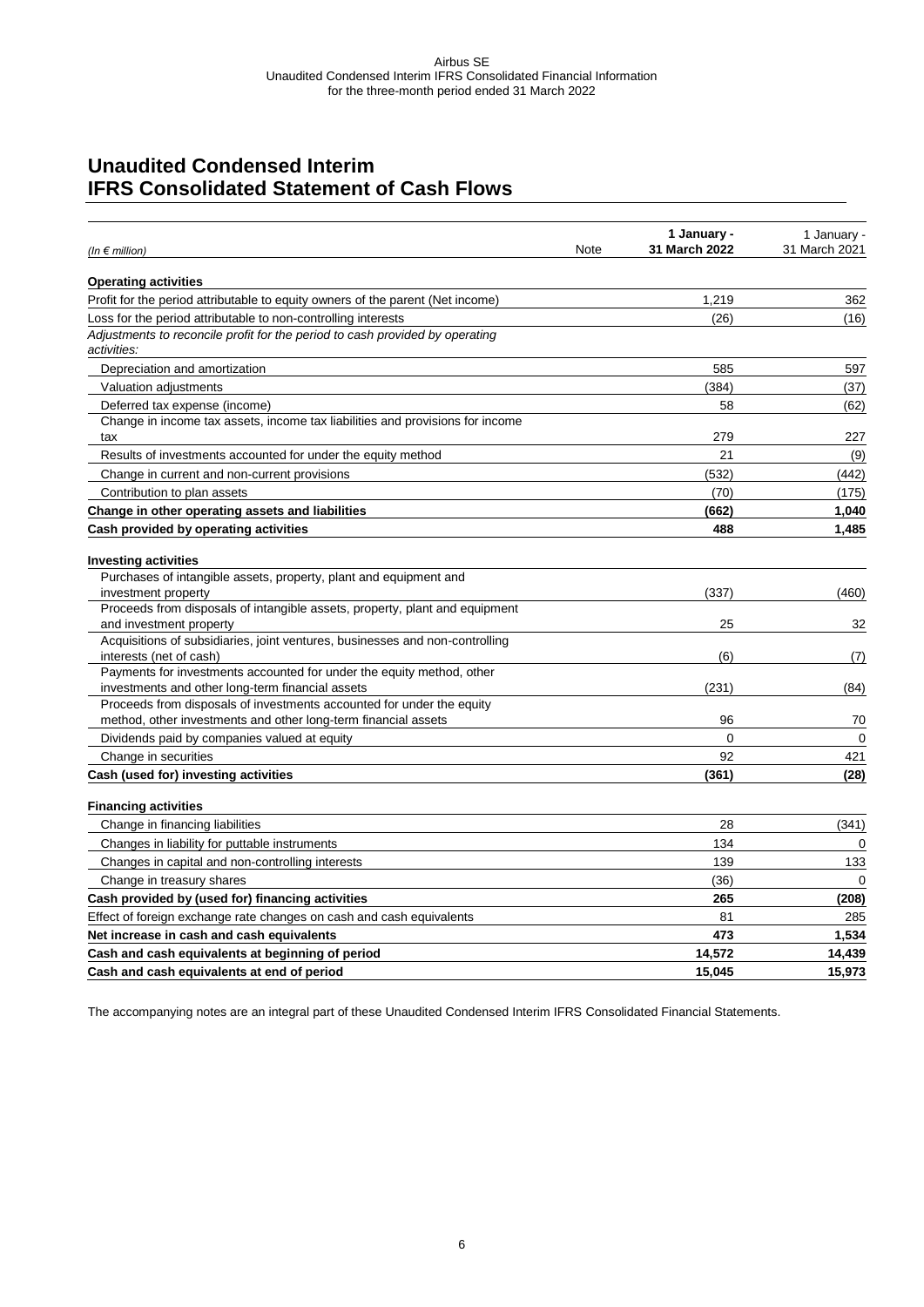### <span id="page-6-0"></span>**Unaudited Condensed Interim IFRS Consolidated Statement of Changes in Equity**

|                                           | Equity attributable to |                 |                     |
|-------------------------------------------|------------------------|-----------------|---------------------|
|                                           | equity owners of the   | Non-controlling |                     |
| (In $\epsilon$ million)                   | parent                 | interests       | <b>Total Equity</b> |
| <b>Balance at 1 January 2021</b>          | 6,445                  | 11              | 6,456               |
| Profit for the period                     | 362                    | (16)            | 346                 |
| Other comprehensive income                | 83                     | (1)             | 82                  |
| Total comprehensive income for the period | 445                    | (17)            | 428                 |
| Capital increase                          | 130                    | 0               | 130                 |
| Share-based payment (IFRS 2)              | 45                     | 0               | 45                  |
| Equity transaction (IAS 27)               | (17)                   | 22              | 5                   |
| Change in treasury shares                 | $\Omega$               | 0               | 0                   |
| Balance at 31 March 2021                  | 7,048                  | 16              | 7,064               |
| Balance at 1 January 2022                 | 9,466                  | 20              | 9,486               |
| Profit for the period                     | 1,219                  | (26)            | 1,193               |
| Other comprehensive income                | $\overline{2}$         | 10              | 12                  |
| Total comprehensive income for the period | 1,221                  | (16)            | 1,205               |
| Capital increase                          | 136                    | 0               | 136                 |
| Share-based payment (IFRS 2)              | 83                     | 0               | 83                  |
| Equity transaction (IAS 27)               | $\Omega$               | 21              | 21                  |
| Change in treasury shares                 | (36)                   | 0               | (36)                |
| Balance at 31 March 2022                  | 10,870                 | 25              | 10,895              |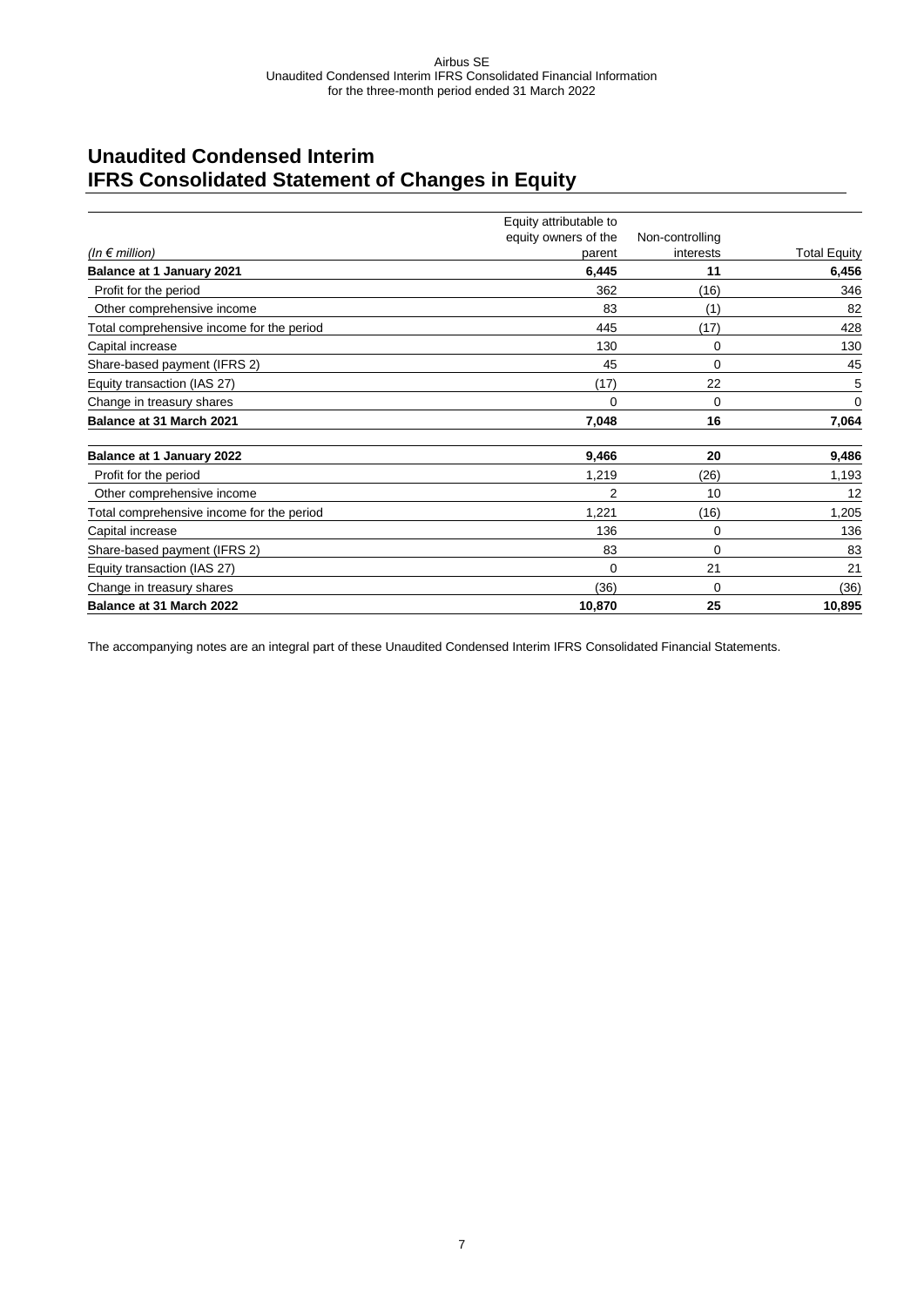# <span id="page-7-0"></span>**2 Notes to the Airbus SE Unaudited Condensed Interim IFRS Consolidated Financial Statements**

### <span id="page-7-1"></span>**1. The Company**

The accompanying Unaudited Condensed Interim IFRS Consolidated Financial Statements present the financial position and the results of operations of **Airbus SE** together with its subsidiaries referred to as "the Company", a European public limited-liability company (*Societas Europaea*) with its seat (*statutaire zetel*) in Amsterdam, The Netherlands, its registered address at Mendelweg 30, 2333 CS Leiden, The Netherlands, and registered with the Dutch Commercial Register (Handelsregister) under number 24288945. The Company's reportable segments are Airbus, Airbus Helicopters and Airbus Defence and Space (see "– Note 8: Segment Information"). The Company is listed on the European stock exchanges in Paris, Frankfurt am Main, Madrid, Barcelona, Valencia and Bilbao. The Unaudited Condensed Interim IFRS Consolidated Financial Statements were authorised for issue by the Company's Board of Directors on 4 May 2022.

### <span id="page-7-2"></span>**2. Ukraine Crisis**

Russia's invasion of Ukraine on 24 February 2022 and the resulting export control restrictions and international sanctions against Russia, Belarus and certain Russian entities and individuals have resulted in disruption to the Company's business, its operations, data management and supply chain.

Following the imposition of export control restrictions and sanctions by the EU, the UK, the US and other countries that are relevant to the Company's business, the Company announced in March 2022 it has suspended the delivery of aircraft and support services to Russian customers, as well as the supply of spare parts, equipment and software to Russia. The Company is complying with all applicable regulations and sanctions to its facilities and operations in Russia.

The crisis has increased the Company's exposure to supply chain disruption risk. Part of the titanium used by the Company is sourced from Russia, both directly and indirectly through the Company's suppliers. While geopolitical risks are integrated into the Company's titanium sourcing policies, the impact of Russia's invasion of Ukraine on the Company's ability to source materials and components and any future expansion of sanctions is being reviewed.

The crisis has also exposed the Company to the risk of Soyuz business interruption that will have an impact on future launches of Arianespace.

Due to the above mentioned export control restrictions and sanctions, the Company has been unable to deliver 2 aircraft previously recorded as sold at 31 December 2021. As a result, the associated revenues and margin have been derecognised as of 31 March 2022. These aircraft are being remarketed.

The Company has activated a crisis management cell in response to Russia's invasion of Ukraine and is monitoring the situation and evaluating the impacts to cyber security, operations, production, deliveries, logistics and transport as well as impacts on materials and components sourcing, inflation, oil and energy prices.

As of 31 March 2022, the resulting recorded EBIT charge amounts to approximately € 0.2 billion, mainly relating to Airbus and Airbus Defence and Space.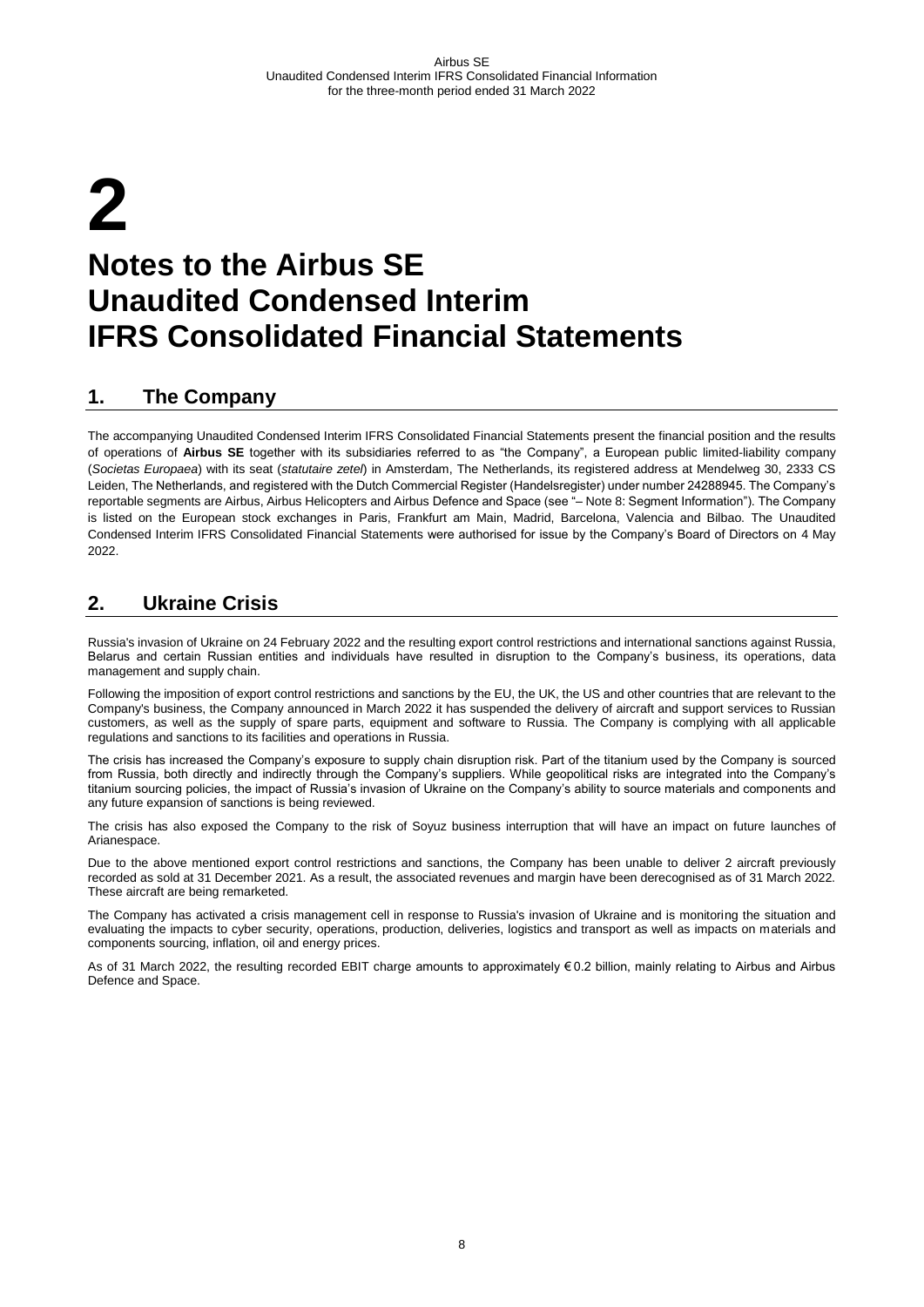### <span id="page-8-0"></span>**3. Impact of the COVID-19 Pandemic**

The Company's business, results of operations and financial condition have been and may continue to be materially affected by the COVID-19 pandemic, as the Company continues to face risks and uncertainties. For more details on 2021 impacts, please refer to the Company's IFRS Consolidated Financial Statements as of 31 December 2021.

The commercial environment improved in 2021, in particular an increase in air travel demand and the Company decided to update its production rates in response to the market environment.

As of 31 December 2021, financials reflected deliveries as well as efforts on cost containment and competitiveness. Furthermore, the Company performed a comprehensive review of provisions and depreciations, taking into account increased production rates and expected future deliveries. Consequently, the Company recorded € 0.6 billion of release of COVID-related provisions including restructuring in 2021. The year-end 2021 assessment remains unchanged as of 31 March 2022.

The Company is monitoring the evolution of the COVID-19 pandemic and will continue to assess further impacts going forward.

Management considers the Company has sufficient resources to continue operating for at least 12 months and that there are no material uncertainties about the Company's ability to continue as a going concern.

### <span id="page-8-1"></span>**4. Accounting Policies**

The Unaudited Condensed Interim IFRS Consolidated Financial Statements are prepared in accordance with International Financial Reporting Standards ("IFRS"), issued by the International Accounting Standards Board ("IASB") as endorsed by the European Union ("EU"). They are prepared and reported in euro ("€") and all values are rounded to the nearest million appropriately. Due to rounding, numbers presented may not add up precisely to the totals provided and percentages may not precisely reflect the absolute figures.

These Unaudited Condensed Interim IFRS Consolidated Financial Statements are prepared in compliance with IAS 34 and should be read in conjunction with the IFRS Consolidated Financial Statements as of 31 December 2021. The Company's accounting policies and methods are unchanged compared to 31 December 2021. The implementation of amended standards has no material impact on the Unaudited Condensed Interim IFRS Consolidated Financial Statements as of 31 March 2022.

#### **Agenda Decision published by the IFRS Interpretation Committee ("IFRIC")**

In April 2021, IFRIC published an agenda decision, "Configuration or Customisation Costs in a Cloud Computing Arrangement", which considered how an entity should account for configuration and customisation costs incurred in implementing these service arrangements. IFRIC concluded that these costs should be expensed, unless the criteria for recognising a separate asset are met. The Company is currently undertaking the analysis required to quantify the potential impact and assessing whether a change in accounting policy would be required or not.

#### **Use of Estimates and Judgements**

In preparing the Unaudited Condensed Interim IFRS Consolidated Financial Statements, management makes assumptions and estimates. These estimates are revised if the underlying circumstances have evolved or in light of new information. The underlying assumptions used for the main estimates are similar to those described in the Company's IFRS Consolidated Financial Statements as of 31 December 2021.

### <span id="page-8-2"></span>**5. Climate Impact**

Climate change may have a major impact on both the Company's industrial operations and its upstream and downstream value chain. The Company continuously assesses potential impacts of identified environmental risks and opportunities.

As of 31 March 2022, to the best of the Company's judgement, there is no material impact on the Company's assets and liabilities. The Company considered the assumptions related to the life cycle of its main programmes and the related impacts on long-lived assets impairments and concluded that there was no need for impairment. Similarly, the Company did not identify any need for revision to the useful lives of the property, plant and equipment and intangible assets.

### <span id="page-8-3"></span>**6. Acquisitions and Disposals**

There are no material acquisitions and disposals as of 31 March 2022.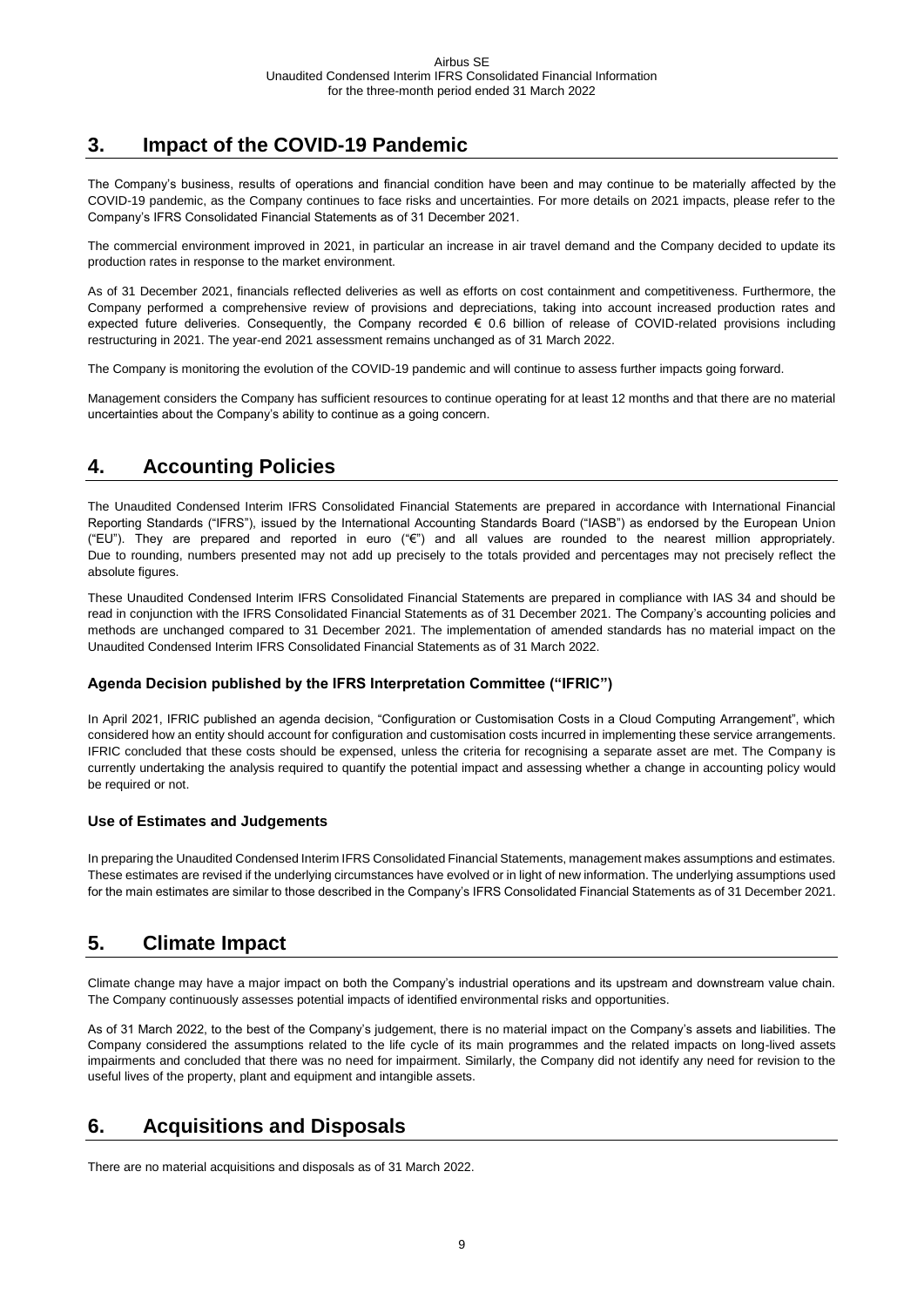### <span id="page-9-0"></span>**7. Related Party Transactions**

The Company has entered into various transactions with related entities; carried out in the normal course of business.

### <span id="page-9-1"></span>**8. Segment Information**

The Company operates in three reportable segments which reflect the internal organisational and management structure according to the nature of the products and services provided.

- **Airbus**  Development, manufacturing, marketing and sale of commercial jet passenger aircraft of more than 100 seats, freighter aircraft and regional turboprop aircraft and aircraft components; aircraft conversion and related services. It also includes the holding function of the Company and its bank activities.
- **Airbus Helicopters** Development, manufacturing, marketing and sale of civil and military helicopters; provision of helicopter related services.
- **Airbus Defence and Space** Military Aircraft design, development, delivery, and support of military aircraft such as combat, mission, transport and tanker aircraft and their associated services. Space Systems design, development, delivery, and support of full range of civil and defence space systems for telecommunications, earth observations, navigation, science and orbital systems. Connected Intelligence provision of services around data processing from platforms, secure communication and cyber security. In addition, the main joint ventures design, develop, deliver, and support missile systems as well as space launcher systems. Unmanned Aerial Systems design, development, delivery and service support.

On 1 January 2022, Airbus Atlantic, a wholly-owned Airbus subsidiary, was established. The new company groups the strengths, resources and skills of Airbus's sites in Nantes and Montoir-de-Bretagne, the central functions associated with their activities, as well as the STELIA Aerospace sites worldwide.

This unification is part of the transformation project announced in April 2021, aimed at strengthening the value chain of aerostructure assembly within Airbus's industrial setup.

In addition, the Company has now reached a preliminary understanding concerning the establishment of a new aerostructures assembly company in Germany, as well as the future of the Detail Parts and sub-assembly activities at Premium AEROTEC. Some of the aerostructures assembly of aircraft fuselages, currently spread across the company and subsidiaries, could be merged and fully integrated into the Company as a core activity on 1 July 2022.

These have no impact on the segment structure described above.

The following tables present information with respect to the Company's business segments. As a rule, inter-segment transfers are carried out on an arm's length basis. Inter-segment sales predominantly take place between Airbus and Airbus Defence and Space and between Airbus Helicopters and Airbus. Consolidation effects are reported in the column "Eliminations".

The Company uses EBIT as a key indicator of its economic performance.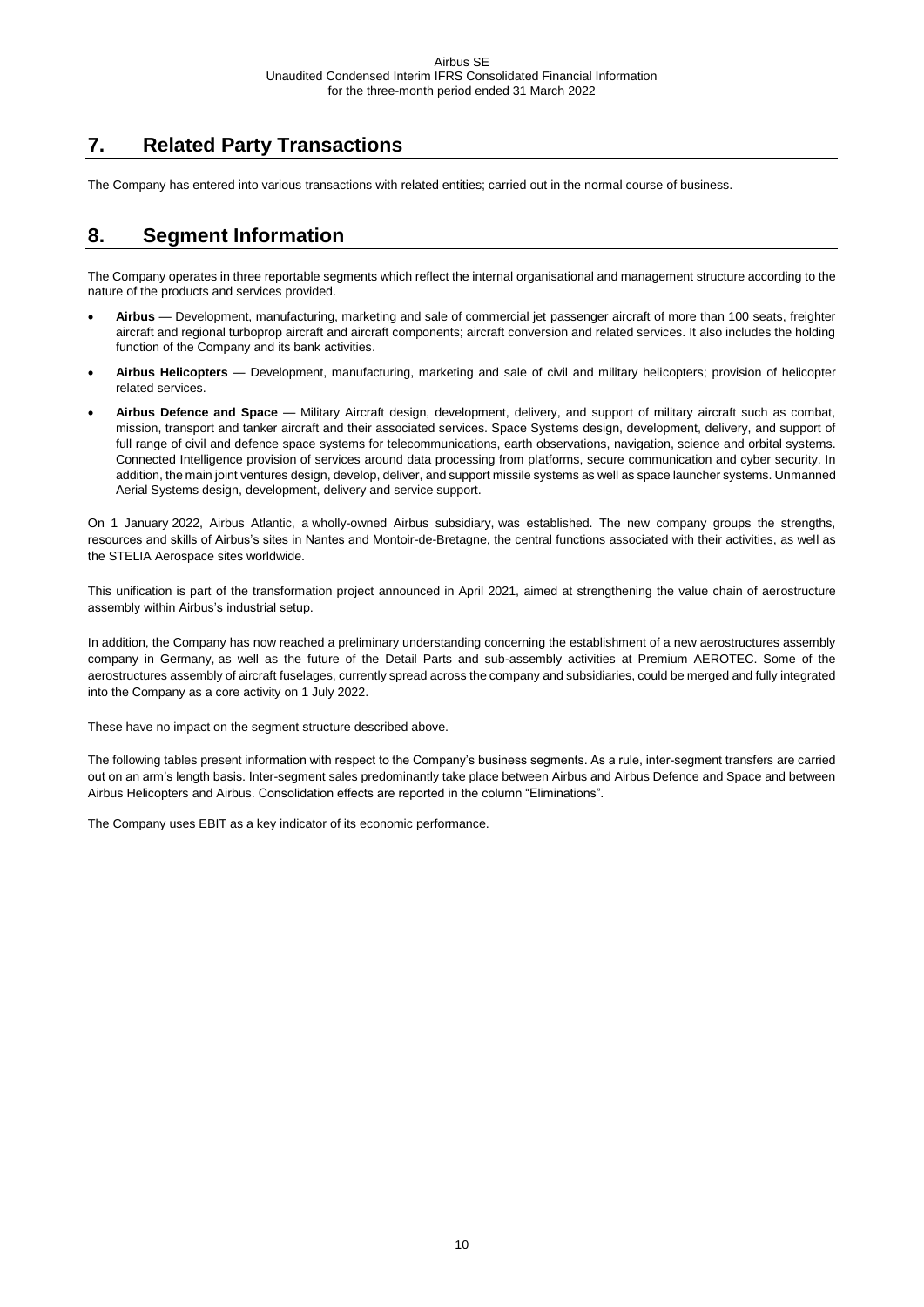Business segment information for the three-month period ended 31 March 2022 is as follows:

|                                                 |        |             | Airbus    |              |               |
|-------------------------------------------------|--------|-------------|-----------|--------------|---------------|
|                                                 |        | Airbus      | Defence   |              | Consolidated  |
| (In $\epsilon$ million)                         | Airbus | Helicopters | and Space | Eliminations | <b>Airbus</b> |
| Total revenue                                   | 8,541  | 1,265       | 2,453     | 0            | 12,259        |
| Internal revenue                                | (184)  | (65)        | (10)      | 0            | (259)         |
| Revenue                                         | 8,357  | 1,200       | 2,443     | 0            | 12,000        |
| thereof                                         |        |             |           |              |               |
| sales of goods at a point in time               | 7,634  | 479         | 709       | 0            | 8,822         |
| sales of goods over time                        | 0      | 49          | 985       | 0            | 1,034         |
| services, including sales of spare parts        | 723    | 672         | 749       | 0            | 2,144         |
| Profit before financial result and income taxes |        |             |           |              |               |
| (EBIT)                                          | 1,242  | 90          | 95        | $\mathbf{2}$ | 1,429         |
| thereof research and development expenses       | (477)  | (56)        | (53)      | 0            | (586)         |
| Interest result                                 |        |             |           |              | (76)          |
| Other financial result                          |        |             |           |              | 242           |
| Income taxes                                    |        |             |           |              | (402)         |
| Profit for the period                           |        |             |           |              | 1,193         |

Business segment information for the three-month period ended 31 March 2021 is as follows:

|        |             | Airbus    |              |                     |
|--------|-------------|-----------|--------------|---------------------|
|        | Airbus      | Defence   |              | <b>Consolidated</b> |
| Airbus | Helicopters | and Space | Eliminations | <b>Airbus</b>       |
| 7,272  | 1,177       | 2,115     | 0            | 10,564              |
| (46)   | (50)        | (8)       | 0            | (104)               |
| 7,226  | 1,127       | 2,107     | 0            | 10,460              |
|        |             |           |              |                     |
| 6,770  | 461         | 542       | 0            | 7,773               |
|        | 41          | 783       | 0            | 825                 |
| 455    | 625         | 782       | 0            | 1,862               |
|        |             |           |              |                     |
| 343    | 62          | 17        | 40           | 462                 |
| (520)  | (55)        | (47)      | 2            | (620)               |
|        |             |           |              | (82)                |
|        |             |           |              | 141                 |
|        |             |           |              | (175)               |
|        |             |           |              | 346                 |
|        |             |           |              |                     |

#### <span id="page-10-0"></span>**9. Revenue and Gross Margin**

**Revenue** increased by € +1,540 million to € 12,000 million (first three months 2021: € 10,460 million). The increase is mainly driven by Airbus (€ +1,131 million) reflecting higher volume in aircraft deliveries and a favourable mix.

Revenue by geographical areas based on the location of the customer is as follows:

| (In $\epsilon$ million) | 1 January -<br>31 March 2022 | 1 January -<br>31 March 2021 |
|-------------------------|------------------------------|------------------------------|
| Europe                  | 5,180                        | 3,830                        |
| Asia-Pacific            | 3,084                        | 3,437                        |
| North America           | 2,650                        | 1,297                        |
| Middle East             | 507                          | 349                          |
| Latin America           | 291                          | 153                          |
| Other countries         | 288                          | 1,394                        |
| <b>Total</b>            | 12.000                       | 10,460                       |

The **gross margin** increased by € +1,061 million to € 2,540 million compared to € 1,479 million in the first three months 2021. It is mainly driven by higher aircraft deliveries and better cost efficiency at Airbus. The gross margin includes a non-recurring positive impact related to the re-measurement of past service cost in the retirement obligations of € 0.4 billion (see "– Note 20: Provisions"). The gross margin rate increased from 14.1% to 21.2%.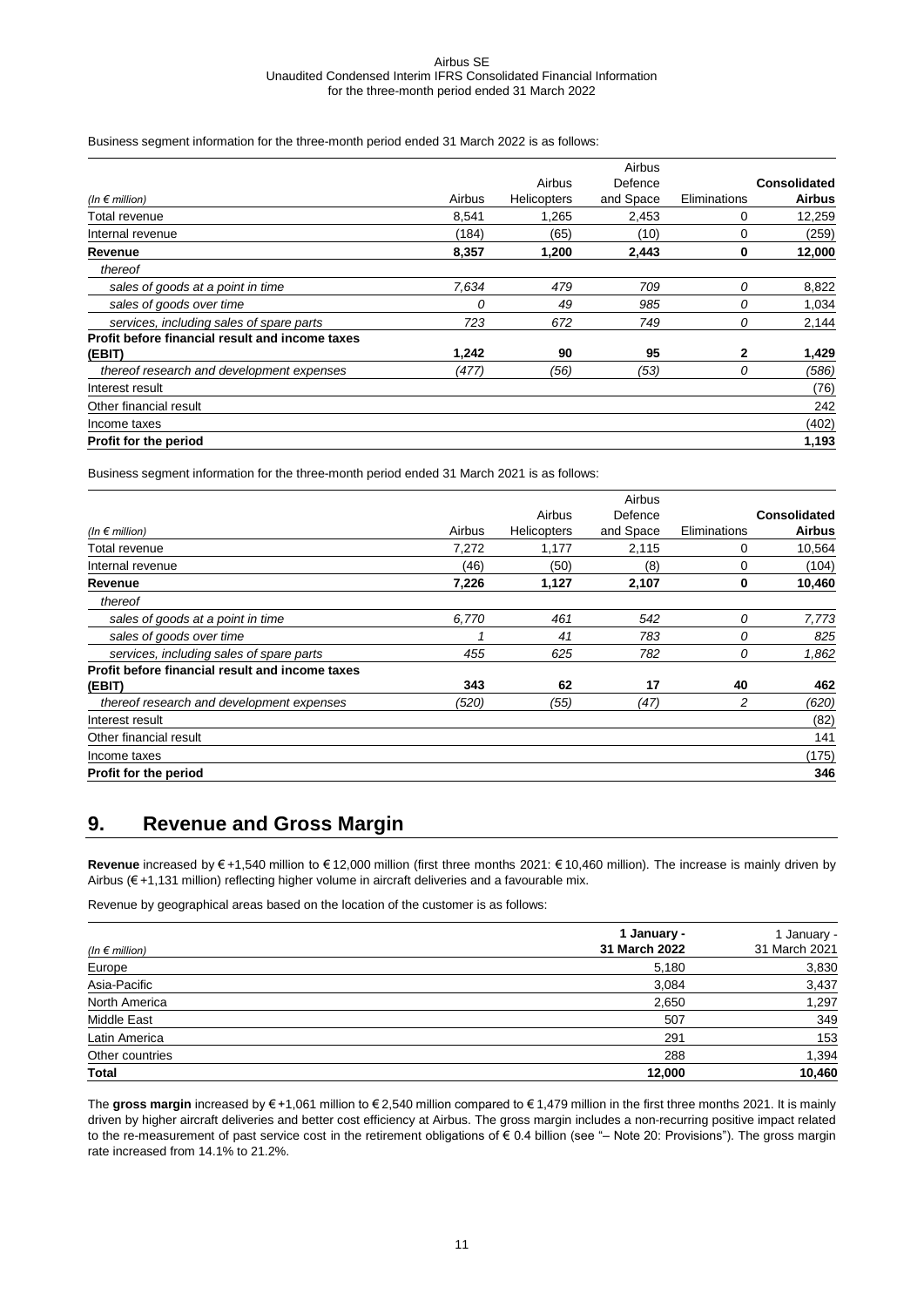As of 31 March 2022, the Company has delivered a total of 106 A400M aircraft including 1 aircraft in the first three months of 2022.

The COVID-19 pandemic is weighing on the performance of development, production, flight testing, aircraft delivery and retrofit activities of the programme. The Company has continued with development activities toward achieving the revised capability roadmap. Retrofit activities are progressing in close alignment with the customer.

In 2021, an update of the contract estimate at completion was performed and an additional charge of € 212 million recorded reflecting mainly the updated estimates on the delivery pattern of the launch contract and the associated impact on unabsorbed costs. The yearend 2021 assessment remains unchanged as of 31 March 2022.

Risks remain on the qualification of technical capabilities and associated costs, on aircraft operational reliability in particular with regard to power plant, on cost reductions and on securing export orders in time as per the revised baseline.

Defence export licences to Saudi Arabia were suspended by the German Government until 31 March 2020. An Estimate at Completion (EAC) for a customer contract was performed as of 31 December 2021, and the Company continues to engage with its customer to agree a way forward. The outcome of these negotiations is presently unclear but could result in further significant financial impacts. The yearend 2021 assessment remains unchanged as of 31 March 2022.

### <span id="page-11-0"></span>**10. Research and Development Expenses**

**Research and development expenses** decreased by € -34 million to € 586 million compared to € 620 million in the first three months 2021.

### <span id="page-11-1"></span>**11. Other Income and Other Expenses**

**Other income** increased by € +1 million to € 22 million compared to € 21 million in the first three months 2021.

<span id="page-11-2"></span>**Other expenses** decreased by € -7 million to € -19 million compared to € -26 million in the first three months 2021.

### **12. Share of Profit from Investments Accounted for under the Equity Method and Other Income from Investments**

**Share of profit from investments under the equity method** and **other income from investments** decreased by € -135 million to € -17 million compared to € 118 million in the first three months 2021. In the first three months 2021, it included dividends received from other investments classified at fair value through OCI for an amount of € 108 million.

### <span id="page-11-3"></span>**13. Total Financial Result**

**Total financial result** improved by € +107 million to € 166 million compared to € 59 million in the first three months 2021. This is driven by the revaluation of certain equity investments (see "– Note 18: Other Investments and Other Long-Term Financial Assets"), partly offset by both the negative impact from foreign exchange valuation of monetary items and the revaluation of financial instruments.

### <span id="page-11-4"></span>**14. Income Taxes**

The **income tax** expense amounts to € -402 million (first three months 2021: € -175 million) and corresponds to an effective income tax rate of 25.2%. This includes impacts on the tax-free revaluation of certain equity investments under IFRS 9 partially offset by deferred tax asset impairments. Management will continue to assess its tax contingencies going forward, whose outcome could result in further financial impacts.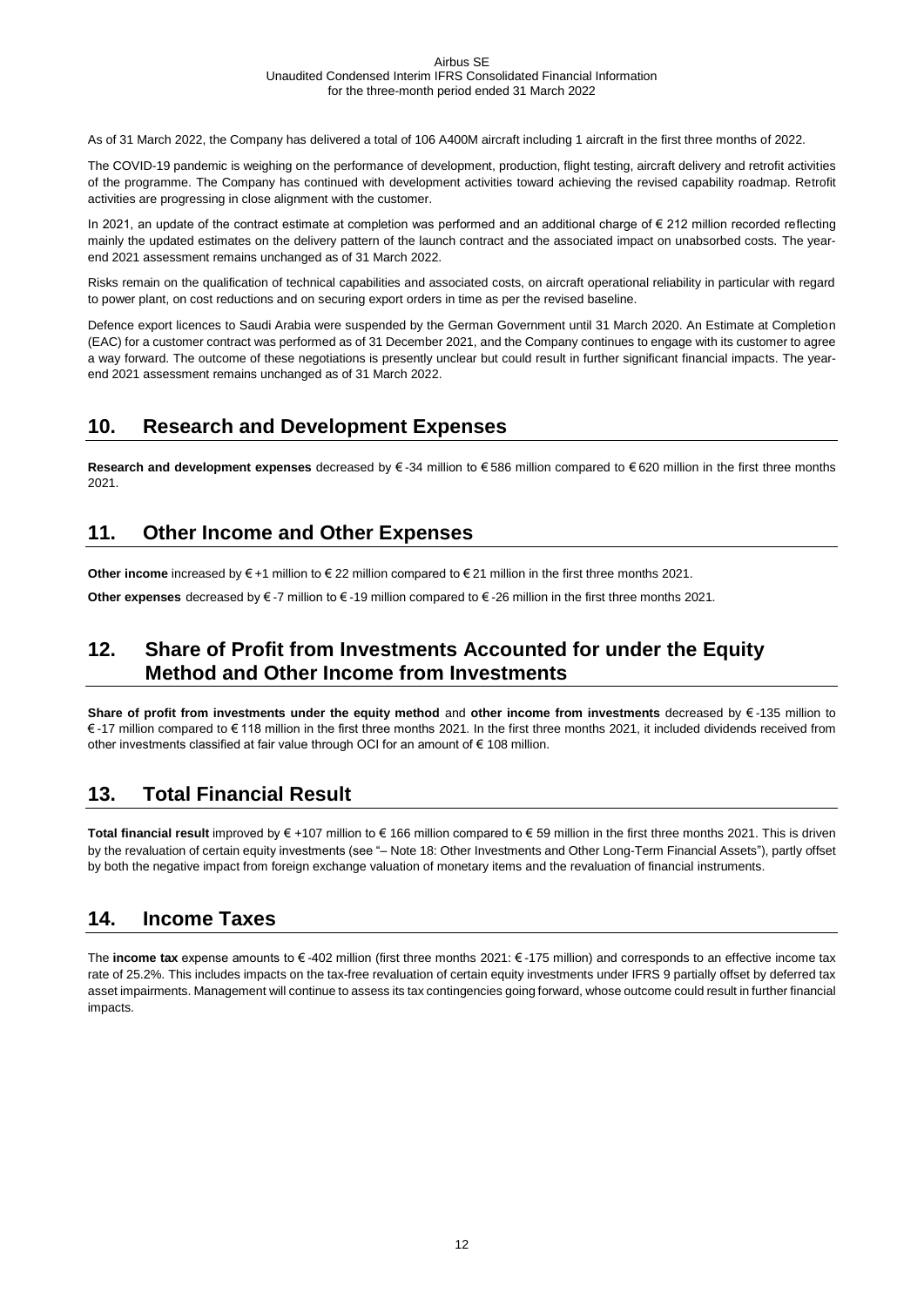### <span id="page-12-0"></span>**15. Earnings per Share**

|                                                                                | 1 January -     | 1 January -   |
|--------------------------------------------------------------------------------|-----------------|---------------|
|                                                                                | 31 March 2022   | 31 March 2021 |
| Profit for the period attributable to equity owners of the parent (Net income) | € 1.219 million | € 362 million |
| Weighted average number of ordinary shares                                     | 785.841.075     | 783,986,683   |
| Basic earnings per share                                                       | € 1.55          | € 0.46        |

*Diluted earnings per share* – The Company's dilutive potential ordinary shares are share-settled Performance Units relating to **Long-Term Incentive Plans ("LTIP").** 

During the first three months 2022, the average price of the Company's shares exceeded the exercise price of the share-settled Performance Units and therefore 609,919 shares were considered in the calculation of diluted earnings per share.

|                                                                                 | 1 January -     | 1 Januarv -   |  |
|---------------------------------------------------------------------------------|-----------------|---------------|--|
|                                                                                 | 31 March 2022   | 31 March 2021 |  |
| Profit for the period attributable to equity owners of the parent (Net income). |                 |               |  |
| adjusted for diluted calculation                                                | € 1.219 million | € 362 million |  |
| Weighted average number of ordinary shares (diluted)                            | 786,450,994     | 784,528,867   |  |
| Diluted earnings per share                                                      | € 1.55          | € 0.46        |  |

## <span id="page-12-1"></span>**16. Intangible Assets and Property, Plant and Equipment**

**Intangible assets** increased by € +32 million to € 16,399 million (prior year-end: € 16,367 million). Intangible assets mainly relate to goodwill of €13,033 million (prior year-end: €13,028 million). Based on management's best estimate, there is no impact on the useful life of capitalised development costs resulting from the Company's journey towards sustainable aerospace.

**Property, plant and equipment** decreased by € -200 million to € 16,336 million (prior year-end: € 16,536 million). Property, plant and equipment include right-of-use assets for an amount of € 1,689 million as of 31 March 2022 (prior year-end: € 1,698 million). Based on management's best estimate, there is no impact on the useful life of Property, plant and equipment resulting from the Company's journey towards sustainable aerospace.

### <span id="page-12-2"></span>**17. Investments Accounted for under the Equity Method**

**Investments accounted for under the equity method** increased by € +21 million to € 1,693 million (prior year-end: € 1,672 million). They mainly include the equity investments in ArianeGroup, MBDA and ATR GIE.

### <span id="page-12-3"></span>**18. Other Investments and Other Long-Term Financial Assets**

| (In $\epsilon$ million)                                                  | 31 March 2022 | 31 December 2021 |
|--------------------------------------------------------------------------|---------------|------------------|
| Other investments                                                        | 2.775         | 2,511            |
| Other long-term financial assets                                         | 1.460         | 1,490            |
| Total non-current other investments and other long-term financial assets | 4.235         | 4,001            |
| Current portion of other long-term financial assets                      | 649           | 537              |
| <b>Total</b>                                                             | 4.884         | 4,538            |

**Other investments** mainly comprise the Company's participations and include the remaining investment in Dassault Aviation (9.90%, prior year-end: 9.90%) amounting to € 1,189 million at 31 March 2022 (prior year-end: € 786 million).

**Other long-term financial assets** and the **current portion of other long-term financial assets** include other loans in the amount of € 1,993 million as of 31 March 2022 (prior year-end: € 1,909 million), and the sales financing activities in the form of finance lease receivables and loans from aircraft financing.

### <span id="page-12-4"></span>**19. Inventories**

**Inventories** of € 30,211 million (prior year-end: € 28,538 million) increased by € +1,673 million. This is driven by Airbus (€ +1,344 million), mainly linked to an increase in the work in progress, reflecting the inventory build up to support the A320 family ramp up.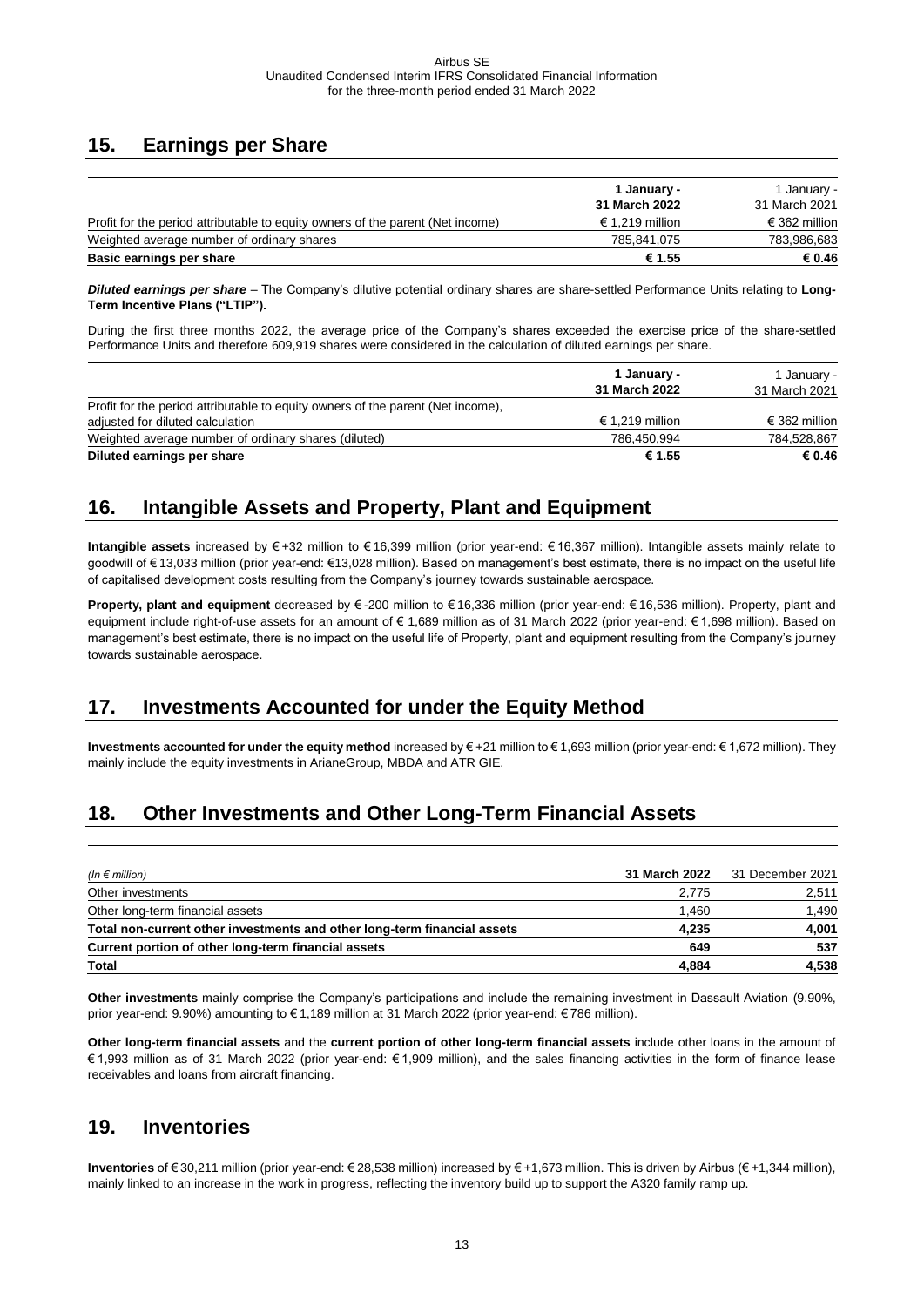### <span id="page-13-0"></span>**20. Provisions**

| (In $\epsilon$ million)     | 31 March 2022 | 31 December 2021 |
|-----------------------------|---------------|------------------|
| Provisions for pensions     | 5,660         | 7,072            |
| Other provisions            | 8.119         | 8,209            |
| <b>Total</b>                | 13.779        | 15,281           |
| thereof non-current portion | 9,332         | 10,771           |
| thereof current portion     | 4.447         | 4,510            |

As of 31 March 2022, **provisions for pensions** decreased mainly due to the increase of the discount rates in Germany, France, Canada and the UK during the first three months 2022, resulting from market volatility related mainly to the Ukraine crisis and due to the remeasurement of past service cost in the retirement obligations recognised as a profit in the income statement of € 0.4 billion.

## <span id="page-13-1"></span>**21. Other Financial Assets and Other Financial Liabilities**

#### **Other Financial Assets**

| (In $\epsilon$ million)                                  | 31 March 2022 | 31 December 2021 |
|----------------------------------------------------------|---------------|------------------|
| Positive fair values of derivative financial instruments | 542           | 664              |
| <b>Others</b>                                            | 27            | 27               |
| Total non-current other financial assets                 | 569           | 691              |
| Receivables from related companies                       | 901           | 803              |
| Positive fair values of derivative financial instruments | 444           | 341              |
| <b>Others</b>                                            | 419           | 307              |
| Total current other financial assets                     | 1.764         | 1,451            |
| <b>Total</b>                                             | 2,333         | 2,142            |

#### **Other Financial Liabilities**

| (In $\epsilon$ million)                          | 31 March 2022 | 31 December 2021 |
|--------------------------------------------------|---------------|------------------|
| Liabilities for derivative financial instruments | 3,152         | 2,640            |
| European Governments' refundable advances        | 3,742         | 3,730            |
| Others                                           | 283           | 192              |
| Total non-current other financial liabilities    | 7,177         | 6,562            |
| Liabilities for derivative financial instruments | 2,364         | 1,923            |
| European Governments' refundable advances        | 131           | 131              |
| Liabilities to related companies                 | 187           | 180              |
| <b>Others</b>                                    | 311           | 298              |
| <b>Total current other financial liabilities</b> | 2,993         | 2,532            |
| <b>Total</b>                                     | 10,170        | 9,094            |

In the first three months 2022, the European Governments' refundable advances increased by € +12 million to € 3,873 million (prior yearend: € 3,861 million).

The allocation of European Governments' refundable advances between non-current and current presented in the Unaudited Condensed Interim IFRS Consolidated Financial Statements ended 31 March 2022 is based on the applicable contractual repayment dates.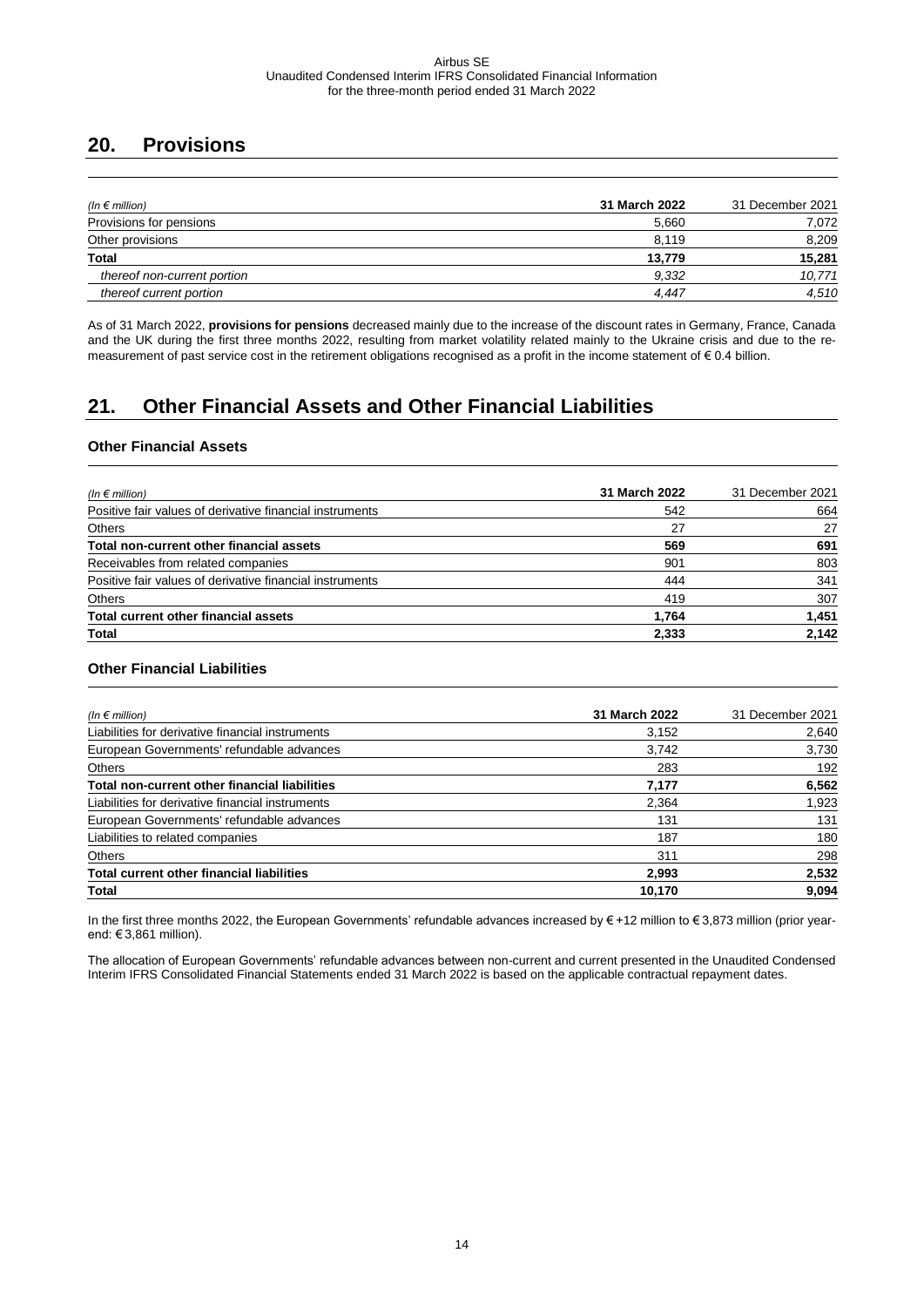### <span id="page-14-0"></span>**22. Other Assets and Other Liabilities**

#### **Other Assets**

| (In $\epsilon$ million)           | 31 March 2022 | 31 December 2021 |
|-----------------------------------|---------------|------------------|
| Cost to fulfil a contract         | 292           | 301              |
| Prepaid expenses                  | 139           | 116              |
| Others                            | 412           | 378              |
| Total non-current other assets    | 843           | 795              |
| Value added tax claims            | 1,423         | 1,183            |
| Cost to fulfil a contract         | 519           | 499              |
| Prepaid expenses                  | 421           | 392              |
| Others                            | 398           | 319              |
| <b>Total current other assets</b> | 2,761         | 2,393            |
| <b>Total</b>                      | 3,604         | 3,188            |

As of 31 March 2022, non-current other assets include € 328 million of payments to be made to Airbus by suppliers after aircraft delivery (prior year-end: € 305 million). They are recorded as a reduction of cost of goods sold at the time of aircraft delivery. These future payments are discounted to reflect specific contractual terms and repayment profile.

#### **Other Liabilities**

| (In $\epsilon$ million)                    | 31 March 2022 | 31 December 2021 |  |
|--------------------------------------------|---------------|------------------|--|
| Others                                     | 554           | 583              |  |
| <b>Total non-current other liabilities</b> | 554           | 583              |  |
| Tax liabilities (excluding income tax)     | 866           | 771<br>2,761     |  |
| Others                                     | 3,105         |                  |  |
| <b>Total current other liabilities</b>     | 3,971         | 3,532            |  |
| <b>Total</b>                               | 4,525         | 4,115            |  |

### <span id="page-14-1"></span>**23. Total Equity**

The Company's shares are exclusively ordinary shares with a par value of € 1.00. The following table shows the development of the number of shares issued and fully paid:

| (In number of shares)        | 31 March 2022 | 31 December 2021 |
|------------------------------|---------------|------------------|
| <b>Issued at 1 January</b>   | 786,083,690   | 784,149,270      |
| <b>Issued for ESOP</b>       | 2,052,509     | 1,934,420        |
| Issued at end of period      | 788,136,199   | 786,083,690      |
| Treasury shares              | (780, 885)    | (454, 735)       |
| Outstanding at end of period | 787,355,314   | 785,628,955      |

Holders of ordinary shares are entitled to dividends and to one vote per share at general meetings of the Company.

**Equity attributable to equity owners of the parent** (including purchased treasury shares) amounts to € 10,870 million (prior year-end: € 9,466 million) representing an increase of € +1,404 million mainly explained by the net income for the period of € +1,219 million and an increase in the other comprehensive income, principally related to a change in actuarial gains and losses of € +747 million partly offset by the change in fair value of financial assets of € -412 million and the mark to market revaluation of the hedge portfolio of € -410 million.

The **non-controlling interests ("NCI")** from non-wholly owned subsidiaries increased to € 25 million as of 31 March 2022 (prior yearend: € 20 million). These NCI do not have a material interest in the Company's activities and cash flows.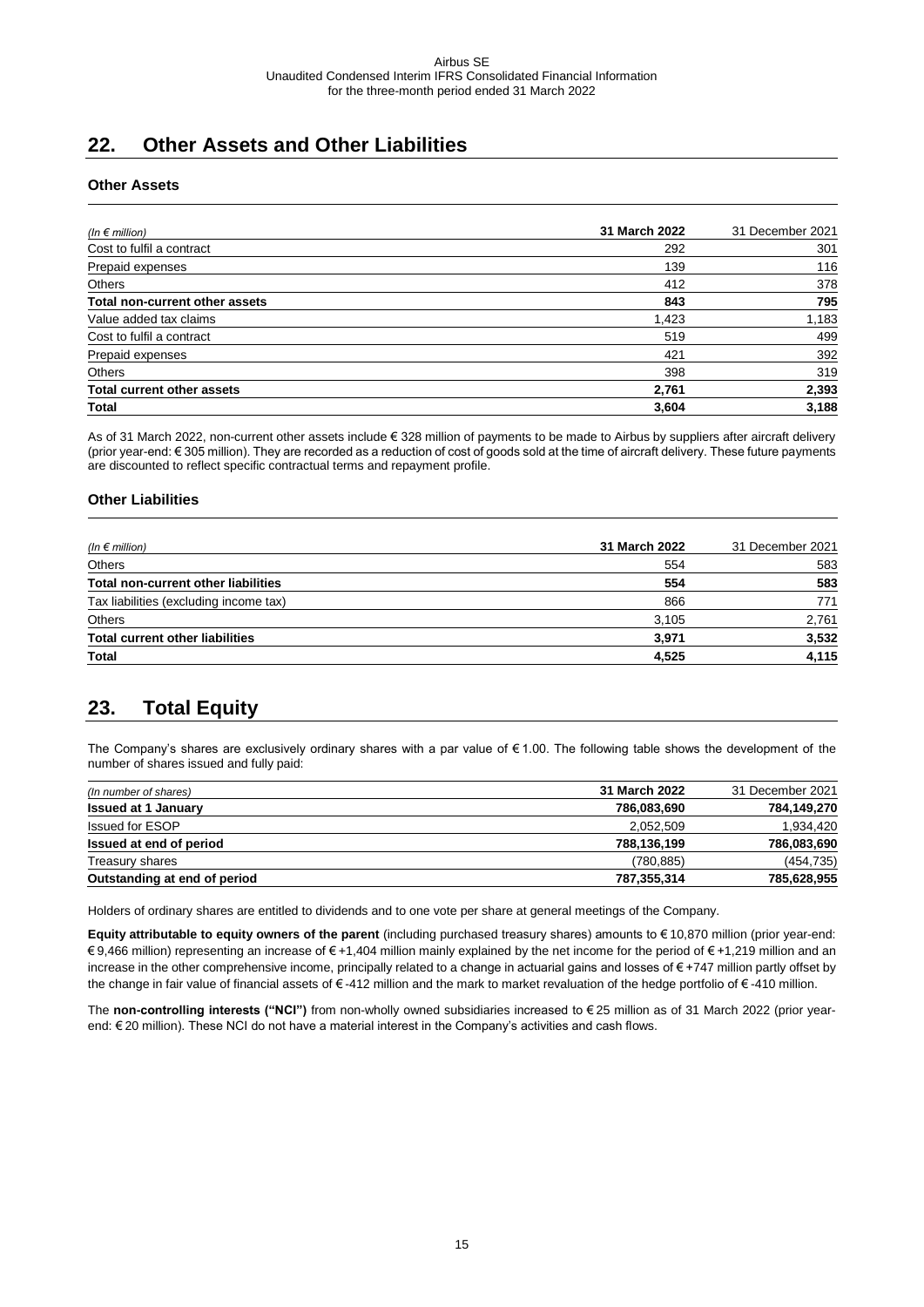### <span id="page-15-0"></span>**24. Net Cash**

The net cash position provides financial flexibility to fund the Company's operations, to react to business needs and risk profile and to return capital to the shareholders.

| (In $\epsilon$ million)                | 31 March 2022 | 31 December 2021 |
|----------------------------------------|---------------|------------------|
| Cash and cash equivalents              | 15,045        | 14,572           |
| <b>Current securities</b>              | 1,123         | 1,317            |
| Non-current securities                 | 6,648         | 6,794            |
| <b>Gross cash position</b>             | 22,816        | 22,683           |
| Short-term financing liabilities       | (2,045)       | (1,946)          |
| Long-term financing liabilities        | (12, 527)     | (13,094)         |
| Interest rate contracts <sup>(1)</sup> | (533)         | 97               |
| Total                                  | 7,711         | 7,740            |

(1) The Company has decided to refine the net cash definition to include interest rate contracts related to fair value hedges, which is also reflected in the Q1 2022 balance.

The net cash position on 31 March 2022 amounted to  $\epsilon$  7,711 million (prior year-end:  $\epsilon$  7,740 million), with a gross cash position of € 22,816 million (prior year-end: € 22,683 million).

#### **Cash and Cash Equivalents**

Cash and cash equivalents are composed of the following elements:

| (In $\epsilon$ million)                                      | 31 March 2022 | 31 December 2021 |
|--------------------------------------------------------------|---------------|------------------|
| Bank account and petty cash                                  | 7.607         | 1,964            |
| Short-term securities (at fair value through profit or loss) | 6.626         | 12,075           |
| Short-term securities (at fair value through OCI)            | 812           | 533              |
| <b>Others</b>                                                |               | $\Omega$         |
| Total cash and cash equivalents                              | 15,045        | 14.572           |

Only securities with a maturity of three months or less from the date of the acquisition, that are readily convertible to known amounts of cash and which are subject to an insignificant risk of changes in value, are recognised in cash equivalents.

Cash and cash equivalents have increased by € +0.4 billion from € 14.6 billion at 31 December 2021 to € 15.0 billion at 31 March 2022 and they include payments received in advance from certain customers.

The main variations are as follows:

Cash provided by operating activities amounted to  $\epsilon$  +0.5 billion in the first three months 2022, mainly driven by a profit translated into cash partly offset by a negative impact from working capital which mainly reflects the increase in inventory partly compensated by a positive impact from contract assets and contract liabilities. It also includes a positive impact from net payments made to suppliers in anticipation.

Cash used for investing activities amounted to € -0.4 billion, mainly reflecting capital expenditures.

Cash provided by financing activities amounted to  $\epsilon$  +0.3 billion and includes the funding of ACLP by Investissement Québec ("IQ").

Similar to previous years, the Company has supported its suppliers concerning supply chain financing arrangements.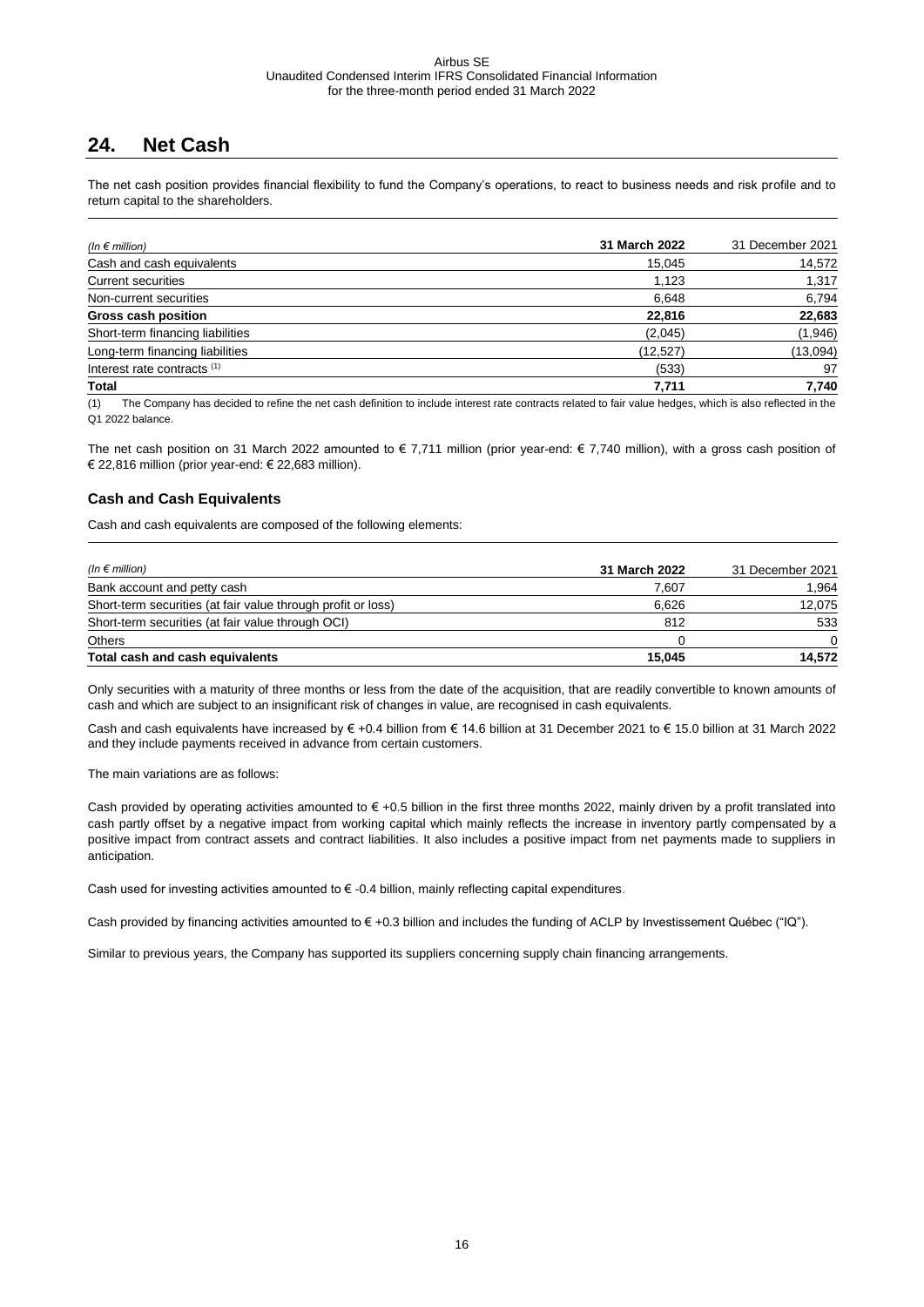#### **Financing Liabilities**

| (In $\epsilon$ million)                      | 31 March 2022 | 31 December 2021 |
|----------------------------------------------|---------------|------------------|
| Bonds and commercial papers                  | 10,495        | 11,061           |
| Liabilities to financial institutions        | 465           | 467              |
| Loans                                        | 74            | 75               |
| Lease liabilities                            | 1,493         | 1,491            |
| <b>Total long term financing liabilities</b> | 12,527        | 13,094           |
| Bonds and commercial papers                  | $\Omega$      | 0                |
| Liabilities to financial institutions        | 27            | 26               |
| Loans                                        | 99            | 96               |
| Lease liabilities                            | 235           | 245              |
| Others <sup>(1)</sup>                        | 1,684         | 1,579            |
| Total short term financing liabilities       | 2.045         | 1,946            |
| Total                                        | 14,572        | 15,040           |

(1) Included in "others" are financing liabilities to joint ventures.

**Long-term financing liabilities,** mainly comprising of bonds and lease liabilities, decreased by € -567 million to € 12,527 million (prior year-end: € 13,094 million), mainly due to the revaluation of bonds.

<span id="page-16-0"></span>**Short-term financing liabilities** increased by € +99 million to € 2,045 million (prior year-end: € 1,946 million).

### **25. Financial Instruments**

The following table presents the composition of derivative financial instruments:

| (In $\epsilon$ million)                                        | 31 March 2022 | 31 December 2021 |
|----------------------------------------------------------------|---------------|------------------|
| Non-current positive fair values                               | 542           | 664              |
| Current positive fair values                                   | 444           | 341              |
| Total positive fair values of derivative financial instruments | 986           | 1,005            |
| Non-current negative fair values                               | (3, 152)      | (2,640)          |
| Current negative fair values                                   | (2,364)       | (1,923)          |
| Total negative fair values of derivative financial instruments | (5, 516)      | (4, 563)         |
| Total net fair values of derivative financial instruments      | (4.530)       | (3, 558)         |

The total net fair value of derivative financial instruments decreased by € -972 million to € -4,530 million (prior year-end: € -3,558 million) as a result of the strengthened US dollar versus the euro associated with the mark to market valuation of the hedge portfolio.

As of 31 March 2022, the total hedge portfolio with maturities up to 2028 amounts to US\$ 87.1 billion (prior year-end: US\$ 88.3 billion) and covers a major portion of the foreign exchange exposure expected over the hedging horizon. The US dollar spot rate was 1.11 US\$/€ and 1.13 US\$/€ at 31 March 2022 and at 31 December 2021, respectively. The average US\$/€ hedge rate of the US\$/€ hedge portfolio until 2028 remains at 1.25 US\$/€ (prior year-end: 1.25 US\$/€).

#### **Carrying Amounts and Fair Values of Financial Instruments**

Fair values of financial instruments have been determined with reference to available market information at the end of the reporting period and the valuation methodologies as described in detail in Note 37.2 to the 2021 IFRS Consolidated Financial Statements. For the first three months 2022, the Company has applied the same methodologies for the fair value measurement of financial instruments.

Carrying amount is a reasonable approximation of fair value for all classes of financial instruments listed in the first table of Note 37.2 to the 2021 IFRS Consolidated Financial Statements, with the exception of:

| 31 March 2022                                    |            | 31 December 2021 |            |            |
|--------------------------------------------------|------------|------------------|------------|------------|
| (In $\epsilon$ million)                          | Book Value | Fair Value       | Book Value | Fair Value |
| <b>Financing liabilities</b>                     |            |                  |            |            |
| Bonds and commercial papers                      | (10.495)   | (11.894)         | (11.061)   | (11,886)   |
| Liabilities to financial institutions and others | (2,349)    | (2,349)          | (2,243)    | (2, 243)   |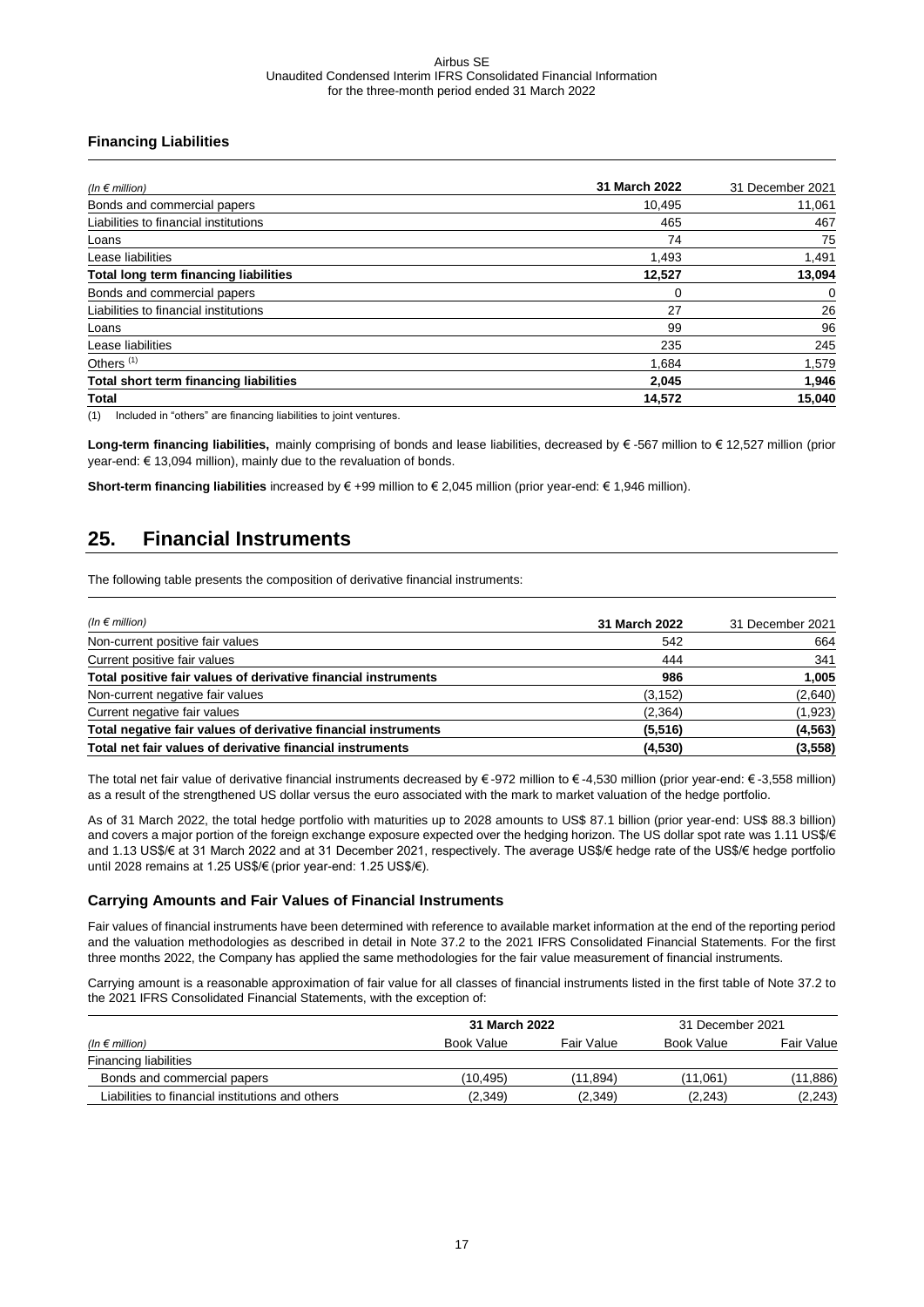#### **Fair Value Hierarchy**

Depending on the extent the inputs used to measure fair values rely on observable market data, fair value measurements may be hierarchized according to the following levels of input:

- Level 1: quoted prices (unadjusted) in active markets for identical assets and liabilities;
- Level 2: inputs other than quoted prices that are observable for the asset or liability fair values measured based on Level 2 input typically rely on observable market data such as interest rates, foreign exchange rates, credit spreads or volatilities;
- Level 3: inputs for the asset or liability that are not based on observable market data fair values measured based on Level 3 input rely to a significant extent on estimates derived from the Company's own data and may require the use of assumptions that are inherently judgemental and involve various limitations.

The fair values disclosed for financial instruments accounted for at amortised cost reflect Level 2 input. Otherwise, the Company determines mostly fair values based on Level 1 and Level 2 inputs and to a lesser extent on Level 3 input.

The following table presents the carrying amounts of the financial instruments held at fair value across the three levels of the **fair value hierarchy:**

|                                              | 31 March 2022 |              |         |         | 31 December 2021 |          |         |          |
|----------------------------------------------|---------------|--------------|---------|---------|------------------|----------|---------|----------|
| (In $\epsilon$ million)                      | Level 1       | Level 2      | Level 3 | Total   | Level 1          | Level 2  | Level 3 | Total    |
| Financial assets measured at fair value      |               |              |         |         |                  |          |         |          |
| Equity instruments                           | 1.990         | 0            | 785     | 2.775   | 1.808            | 0        | 703     | 2,511    |
| Derivative instruments                       | 0             | 986          | 0       | 986     | 0                | 1.005    | 0       | 1,005    |
| <b>Securities</b>                            | 7.771         | $\mathbf{0}$ | 0       | 7.771   | 8,111            | 0        | 0       | 8,111    |
| Customer financing                           | 0             | 0            | 116     | 116     | 0                | 0        | 118     | 118      |
| Cash equivalents                             | 6.626         | 812          | 0       | 7.438   | 12.075           | 533      | 0       | 12,608   |
| Total                                        | 16.387        | 1.798        | 901     | 19.086  | 21.994           | 1,538    | 821     | 24,353   |
| Financial liabilities measured at fair value |               |              |         |         |                  |          |         |          |
| Derivative instruments                       | 0             | (5, 413)     | (103)   | (5,516) | 0                | (4, 485) | (78)    | (4, 563) |
| Other financial liabilities                  | 0             | 0            | (134)   | (134)   | 0                | 0        | (16)    | (16)     |
| Total                                        | 0             | (5, 413)     | (237)   | (5,650) | 0                | (4, 485) | (94)    | (4, 579) |

As at 31 March 2022, the fair value of the written put options on non-controlling interests ("NCI puts") relating to ACLP amounts to € 134 million (prior year-end: € 16 million) linked to the funding of ACLP by IQ (see "– Note 24: Net Cash").

The fair value of these NCI puts are derived from a discounted cash flow analysis using the latest operating plan and a projection over the lifetime of the A220 programme. In addition, a post-tax WACC of 9.58% is used to discount the forecasted cash flows, taking into account the specificities of the programme (prior year-end: 9.58%).

### <span id="page-17-0"></span>**26. Litigation and Claims**

The Company is involved from time to time in various governmental, legal and arbitration proceedings in the ordinary course of its business, the most significant of which are described below. Other than as described below, the Company is not aware of any material governmental, legal or arbitration proceedings (including any such proceedings which are pending or threatened) which may have or have had in the recent past significant effects on Airbus SE's or the Company's Financial Position or profitability.

If the Company concludes that the disclosures relative to contingent liabilities can be expected to prejudice seriously its position in a dispute with other parties, the Company limits its disclosures to the nature of the dispute.

#### **Investigation by the UK SFO, France's PNF, US Departments of State and Justice and Related Commercial Litigation**

The Company reached final agreements ("the agreements") with the French Parquet National Financier ("PNF"), the UK Serious Fraud Office ("SFO"), and the US Department of Justice ("DoJ") resolving the authorities' investigations into allegations of bribery and corruption, as well as with the US Department of State ("DoS") and the DoJ to resolve their investigations into inaccurate and misleading filings made with the DoS pursuant to the US International Traffic in Arms Regulations ("ITAR"). The agreements were approved and made public on 31 January 2020.

Under the terms of the agreements, the Company agreed to pay penalties of € 3,597,766,766 plus interest and costs to the French, UK and US authorities. This was recognised in the Company's 2019 accounts. The settlements with each authority were as follows: PNF € 2,083,137,455, the SFO € 983,974,311, the DoJ € 526,150,496 and the DoS € 9,009,008 of which € 4,504,504 may be used for approved remedial compliance measures. All penalties have been paid.

Under the terms of the Convention judiciaire d'intérêt public ("CJIP") with the PNF, the Company has an obligation to submit its compliance programme to targeted audits carried out by the Agence Française Anticorruption ("AFA") over a period of three years.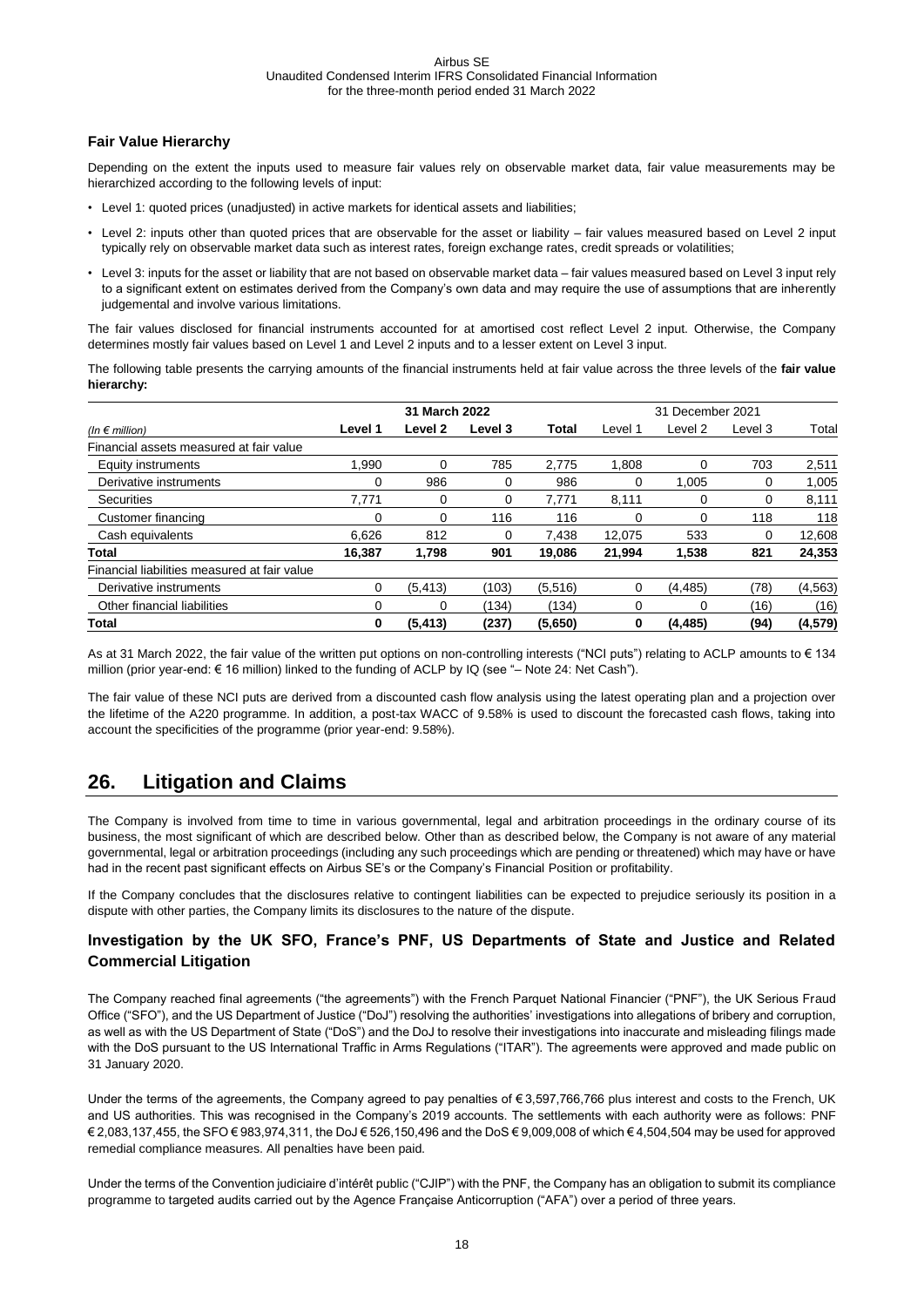Under the terms of the Deferred Prosecution Agreement ("DPA") with the SFO, no independent compliance monitor will be imposed on the Company in light of the continuing monitorship to be conducted by the AFA.

Under the terms of the DPA with the DoJ, no independent compliance monitor will be imposed on Airbus under the agreement with the DoJ, but the Company will periodically report on its continuing compliance enhancement progress during the three year term of the DPA and carry out further reviews as required by the DoJ.

The agreements result in the suspension of prosecution for a duration of three years whereupon the prosecutions will be extinguished if the Company complies with their terms throughout the period.

Under the terms of the Consent Agreement with the DoS, the DoS has agreed to settle all civil violations of the ITAR outlined in the Company's voluntary disclosures identified in the Consent Agreement, and the Company has agreed to retain an independent export control compliance officer, who will monitor the effectiveness of the Company's export control systems and its compliance with the ITAR for a duration of three years.

As a result of the Company's decision to redirect export control compliance resources to ensure compliance with export control restrictions and international sanctions announced against Russia, Belarus and certain Russian entities and individuals following Russia's invasion of Ukraine on 24 February 2022, the Company has asked the DoS to extend the Consent Agreement by nine months. The Company does not expect the Consent Agreement extension to have an impact on the DPAs with the SFO and DoJ, nor on the CJIP with the PNF, nor on the AFA's monitorship, as those are independent of the DoS's civil compliance programme review.

Any breach of the terms of the agreements by the Company could lead to rescission by the authorities of the terms of the agreements and reopening of the prosecutions. Prosecution could result in the imposition of further monetary penalties or other sanctions including additional tax liability and could have a material impact on the Financial Statements, business and operations of the Company.

In addition to any pending investigation in other jurisdictions, the factual disclosures made in the course of reaching the agreements may result in the commencement of additional investigations in other jurisdictions. Such investigations could also result in (i) civil claims or claims by shareholders against the Company, (ii) adverse consequences on the Company's ability to obtain or continue financing for current or future projects, (iii) limitations on the eligibility of group companies for certain public sector contracts, and/or (iv) damage to the Company's business or reputation via negative publicity adversely affecting the Company's prospects in the commercial market place.

Airbus will continue to cooperate with the authorities in the future, pursuant to the agreements and to enhance its strong Ethics & Compliance culture within the Company.

Several consultants and other third parties have initiated commercial litigation and arbitration against the Company seeking relief. The agreements reached with authorities may lead to additional commercial litigation and arbitration against the Company and tax liability in the future, which could have a material impact on the Financial Statements, business and operations of the Company.

#### **Securities Litigation**

In August 2020, a putative class action lawsuit was filed in US federal court in the state of New Jersey against Airbus SE and members of its current and former management. The Company was served with the complaint in the fourth quarter of 2021. The lawsuit was brought on behalf of alleged shareholders that purchased or otherwise acquired Airbus SE securities in the US between 24 February 2016 and 30 July 2020, and asserts violations of US securities laws. The complaint alleges that defendants made false and misleading statements or omissions concerning, among other things, the Company's agreements approved on 31 January 2020 with the French PNF, the UK SFO, the US DoJ and the US DoS as well as the Company's historic practices regarding the use of third party business partners and anticorruption compliance. The lawsuit seeks unquantified damages. On 1 April 2022 the parties filed a stipulation with the court staying the lawsuit in the US pending settlement discussions between the parties.

In addition, the Company received notification in August 2021 of two separate claims and in March 2022 of a third claim, all alleging similar facts as the US class action. Three claims have been filed in the Netherlands purportedly on behalf of Airbus investors.

The first Dutch claim was filed in August 2021 by a special purpose vehicle incorporated under the laws of Guernsey, an assignee purportedly representing numerous private shareholders and institutional investors, seeking a declaratory judgment with damages to be assessed in follow on proceedings. This claim is now pending before the Amsterdam District Court.

The second Dutch claim was filed in December 2021 following a demand letter sent by a foundation incorporated under the laws of the Netherlands, a purported representative of unnamed institutional and retail investors worldwide, starting a class action against the Company before the Dutch courts. This second Dutch claim targets the Company, certain of the Company's current and former directors and officers, and the Company's current and former auditors.

The third Dutch claim was a class action filed in April 2022 against the Company by a foundation incorporated under the laws of the Netherlands. In accordance with Dutch procedural law, the two Dutch class action claims will be treated jointly as one case.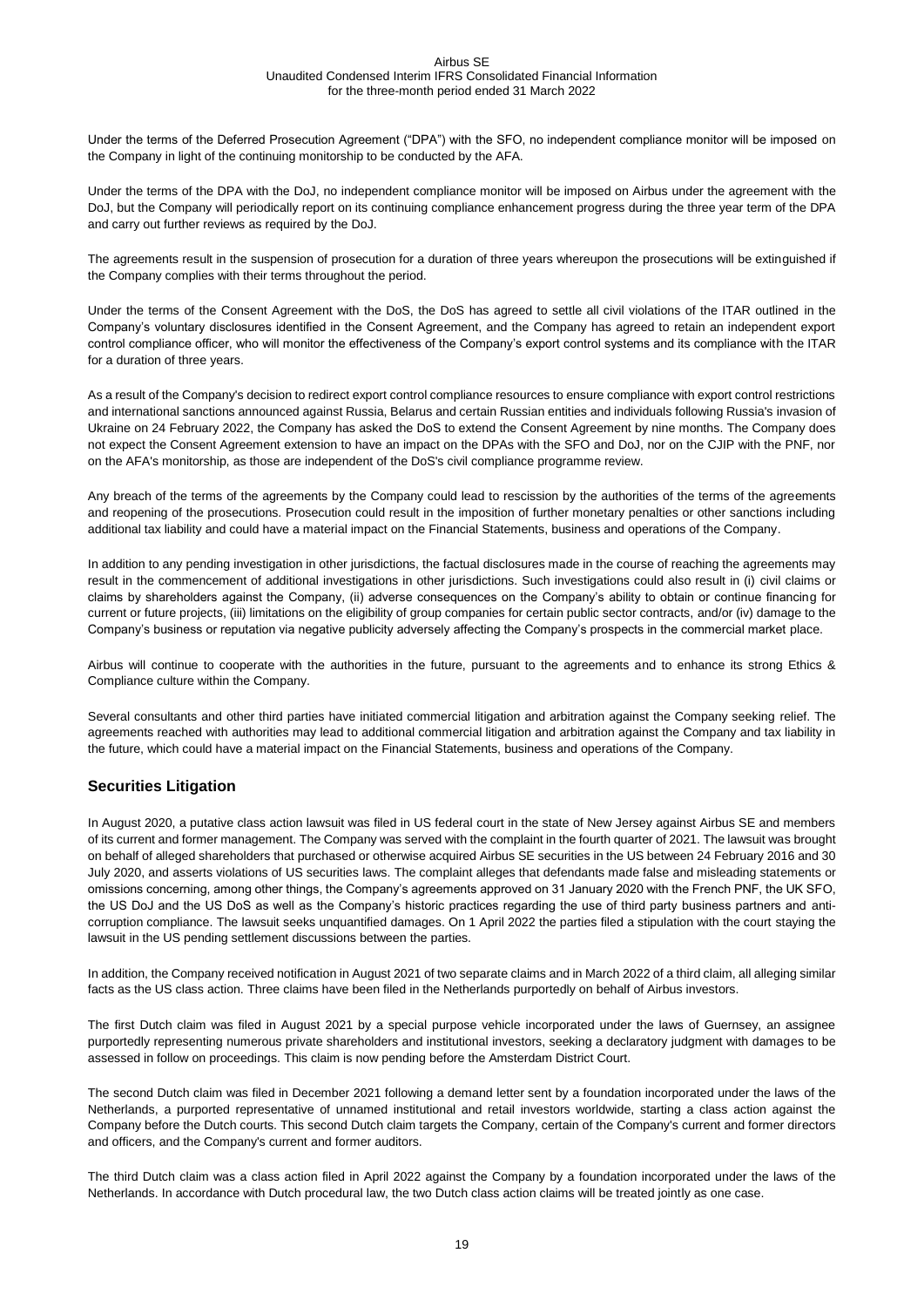The Dutch claims allege that the Company violated its reporting obligations by failing to adequately inform investors and providing false or misleading information about its use of intermediaries and alleged corrupt practices, its related financial exposure, internal investigations and subsequent measures taken by the Company, and related criminal investigations, which allegedly impacted the Company's share price.

The Company cannot exclude the possibility that additional claims are filed related to this subject matter attempting different theories of recovery in the same or different jurisdictions.

The Company believes it has solid grounds to defend itself against the allegations. The consequences of such litigation and the outcome of the proceedings cannot be fully assessed at this stage, but any judgment or decision unfavourable to the Company could have a material adverse impact on the Financial Statements, business and operations of the Company.

#### **Air France Flight 447 Trial**

On 1 June 2009, an A330 operated by Air France flight AF447 from Rio de Janeiro to Paris disappeared over the Atlantic Ocean with 228 persons onboard. The wreckage was located in April 2011 after several search campaigns organised by the Bureau d'Enquêtes et d'Analyses (BEA), which published its final investigation report in July 2012. In the wake of the accident, the prosecutor in Paris opened an investigation for involuntary manslaughter and Airbus SAS was charged in March 2011. In September 2019, the investigating magistrates closed the investigation and dismissed all criminal charges after a thorough analysis of the technical and legal elements of the case. However, the Paris Court of Appeal overturned the magistrates' decision and ordered trial for involuntary manslaughter. The Company's appeal to the French Supreme Court has been dismissed. The trial is scheduled to take place in the fourth quarter of 2022. The criminal trial in the Paris Criminal Court and any judgment or decision unfavourable to the Company could result in damage to its business or reputation.

#### **Qatar Airways Commercial Litigation**

Citing surface degradation on some of its A350 fleet and alleging an underlying "design defect", Qatar Airways filed a legal claim against the Company in the London Commercial Court on 17 December 2021. The claim seeks (a) liquidated damages for aircraft grounded by the Qatar Civil Aviation Authority, (b) an order that Airbus must deliver a full root cause analysis for surface degradation issues, and (c) a declaration by the court that Airbus may not deliver any further A350 aircraft to Qatar Airways until alleged "design defects" are cured. The Company rejects Qatar Airways' mischaracterisation of the non-structural surface degradation and the attendant grounding of the aircraft, which underpin the claim. Accordingly, the Company will defend itself vigorously in the proceedings. The consequences of such litigation and the outcome of the proceedings cannot be fully assessed at this stage, but any judgment or decision unfavourable to the Company could have a material adverse impact on the Financial Statements, business and operations of the Company as well as its reputation.

#### **Grand Canyon Helicopter Accident**

On 10 February 2018, a fatal accident occurred in the Grand Canyon at a site called Quartermaster in Arizona involving an EC130 B4 helicopter operated by Papillon Helicopters impacting the canyon floor and catching fire, leading to five fatalities and two severely injured persons. Following the accident, product liability claims were filed in Nevada state court in the US, including claims by the estate and parents of a deceased passenger and by the injured pilot of the helicopter. The Company intends to vigorously defend itself against the claims, but such claims may generate negative publicity and reputational harm. Any judgment or decision unfavourable to the Company could have a material adverse impact on the Financial Statements, business and operations of the Company as well as on its reputation.

#### **Other Investigations**

The Company is cooperating fully with the authorities in a judicial investigation in France related to Kazakhstan. In this spirit, the Company was interviewed by the investigating magistrates and has been granted the status of "assisted witness" in the investigation.

The Company is also cooperating fully with the authorities in a judicial investigation in France related to Libya. In this spirit, the Company has responded voluntarily to requests for information.

In 2019, the Company self-reported to German authorities potentially improper advance receipt and communication of confidential customer information by employees of Airbus Defence and Space GmbH. The information concerned relates to future German government procurement projects. The self-disclosure by the Company followed an internal review with the support of an external law firm. Both the German Ministry of Defence and the Munich public prosecutor opened an investigation into the matter. The investigation could have an impact on Airbus Defence and Space GmbH's and Airbus Secure Land Communications GmbH's ability to participate in future public procurement projects in Germany. In 2021 the Munich prosecution issued a penalty notice against Airbus Defence and Space GmbH for € 10 million for negligent violation of supervisory duties in connection with this matter. The Company continues to fully cooperate with relevant authorities.